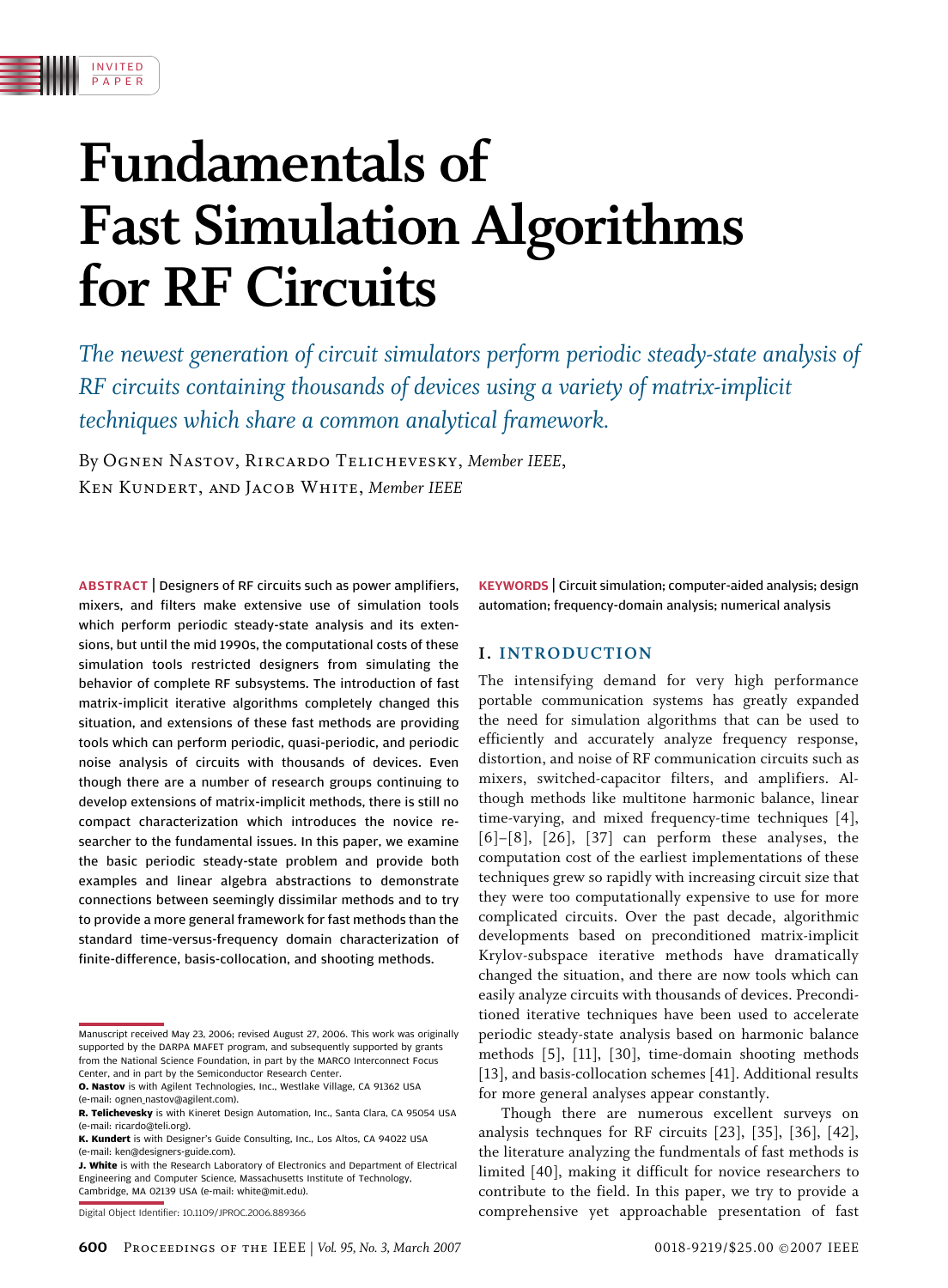methods for periodic steady-state analysis by combining specific examples with clarifying linear algebra abstractions. Using these abstractions, we can demonstrate the clear connections between finite-difference, shooting, harmonic balance, and basis-collocation methods for solving steady-state problems. For example, among users of circuit simulation programs, it is common to categorize numerical techniques for computing periodic steady-state as either time-domain (finite-difference) or frequencydomain (harmonic balance), but the use of Kronecker product representations in this paper will make clear that none of the fast methods for periodic steady-state fundamentally rely on properties of a Fourier series.

We start, in the next section, by describing the different approaches for fomulating steady-state problems and then present the standard numerical techniques in a more general framework that relies heavily on the Kronecker product representation. Fast methods are described in Section IV, along with some analysis and computational results. And as is common practice, we end with conclusions and acknowledgements.

# **II. PERIODIC STEADY STATE**

As an example of periodic steady state analysis, consider the RLC circuit shown in Fig. 1. If the current source in Fig. 1 is a sinusoid, and the initial capacitor voltage and inductor current are both zero, then the capacitor voltage will behave as shown in Fig. 2. As the figure shows, the response of the circuit is a sinusoid whose amplitude grows until achieving a periodically repeating steady state. The solution plotted in Fig. 2 is the result of a numerical simulation, and each of the many small circles in the plot corresponds to a simulation timestep. Notice that a very large number of timesteps are needed to compute this solution because of the many oscillation cycles before the solution builds up to a steady state.



Fig. 1. Parallel resistor, capacitor, and inductor (RLC) circuit with current source input.



Fig. 2. Transient behavior of RLC circuit with  $R = 30$ ,  $C = 1$ ,  $L = 1$ , and  $\mathbf{i}_{s}(t) = \cos t$ .

For this simple RLC circuit, it is possible to avoid the many timestep simulation and directly compute the sinusoidal steady state using what is sometimes referred to as phasor analysis [2]. To use phasor analysis, first recall that the time behavior of the capacitor voltage for such an RLC circuit satisfies the differential equation

$$
\frac{d^2v_c(t)}{dt^2} + \frac{1}{rc}\frac{dv(t)}{dt} + \frac{1}{lc}v(t) + \frac{di(t)}{dt} = 0.
$$
 (1)

Then, since a cosinusoidal input current is the real part of a complex exponential,  $I_0 e^{j\omega t}$  where  $j = \sqrt{-1}$ , in sinusoidal steady state the voltage must also be the real part of a complex exponential given by

$$
v(t) = \text{Real}\left(\frac{j\omega}{-\omega^2 + \frac{1}{rc}\omega + \frac{1}{lc}I_0e^{j\omega t}}\right)
$$
 (2)

as can be seen by substituting  $v(t) = V_0 e^{j\omega t}$  in (1) and solving for  $V_0$ .

The simple phasor analysis used above for computing sinusoidal steady is not easily generalized to nonlinear circuits, such as those with diodes and transistors. The behavior of such nonlinear circuits may repeat periodically in time given a periodic input, but that periodic response will almost certainly not be a sinusoid. However, there are approaches for formulating systems of equations that can be used to compute directly the periodic steady state of a given nonlinear circuit, avoiding the many cycle time integration shown in Fig. 2. In the next subsection, we briefly describe one standard form for generating systems of differential equations from circuits, and the subsections that follow describe two periodic steady-state equation formulations, one based on replacing the differential equation initial condition with a boundary condition and the second based on using the abstract idea of a state transition function. In later sections, we will describe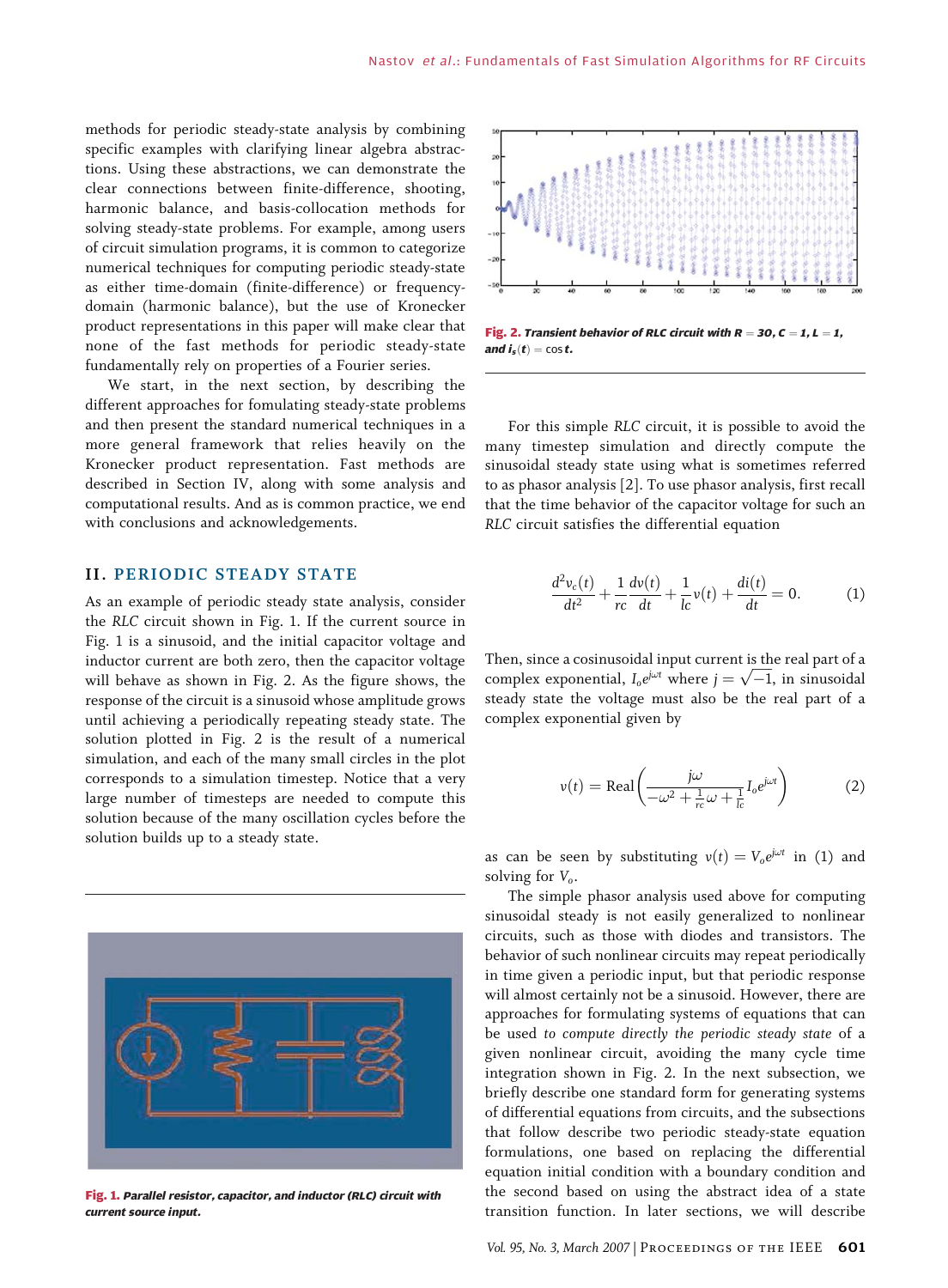several numerical techniques for solving these two formulations of the periodic steady-state problem.

## A. Circuit Differential Equations

In order to describe a circuit to a simulation program, one must specify both the topology, how the circuit elements are interconnected, and the element constitutive equations, how the element terminal currents and terminal voltages are related. The interconnection can be specified by labeling  $n + 1$  connection points of element terminals, referred to as the nodes, and then listing which of b element terminals are connected to which node. A system of  $n$  equations in  $b$ unknowns is then generated by insisting that the terminal currents incident at each node, except for a reference or "ground" node, sum to zero. This conservation law equation is usually referred to as the Kirchhoff current law (KCL). In order to generate a complete system, the element constitutive equations are used to relate the n node voltages with respect to ground to b element terminal currents. The result is a system of  $n + b$  equations in  $n + b$  variables, the variables being ground-referenced node voltages and terminal currents. For most circuit elements, the constitutive equations are written in a voltage-controlled form, meaning that the terminal currents are explicit functions of terminal voltages. The voltage-controlled constitutive equations can be used to eliminate most of the unknown branch currents in the KCL equation, generating a system of equations with mostly ground-referenced node voltages as unknowns. This approach to generating a system of equations is referred to as modified nodal analysis and is the equation formulation most commonly used in circuit simulation programs [1], [3].

For circuits with energy storage elements, such as inductors and capacitors, the constitutive equations include time derivatives, so modified nodal analysis generates a system of N differential equations in N variables of the form

$$
\frac{d}{dt}q(v(t)) + i(v(t)) + u(t) = 0
$$
\n(3)

where t denotes time,  $u(t)$  is a N-length vector of given inputs, v is an N-length vector of ground-referenced node voltages and possibly several terminal currents,  $i(\cdot)$  is a function that maps the vector of N mostly node voltages to a vector of N entries most of which are sums of resistive currents at a node, and  $q(\cdot)$  is a function which maps the vector of N mostly node voltages to a vector of N entries that are mostly sums of capacitive charges or inductive fluxes at a node.

If the element constitutive equations are linear, or are linearized, then (3) can be rewritten in matrix form

$$
C\frac{d}{dt}v(t) + Gv(t) + u(t) = 0
$$
\n(4)

where C and G are each  $N \times N$  matrices whose elements are given by

$$
C_{j,k} = \frac{\partial q_j}{\partial v_k} \quad G_{j,k} = \frac{\partial i_j}{\partial v_k}.
$$
 (5)

The basic forms given in (3) and (4) will be used extensively throughout the rest of this paper, so to make the ideas clearer, consider the example of the current-source driven RLC circuit given in Fig. 1. The differential equation system generated by modified nodal analysis is given by

$$
\begin{bmatrix} c & 0 \ 0 & 1 \end{bmatrix} \frac{d}{dt} \begin{bmatrix} v_c(t) \\ i_l(t) \end{bmatrix} + \begin{bmatrix} \frac{1}{r} & 1 \\ -1 & 0 \end{bmatrix} \begin{bmatrix} v_c(t) \\ i_l(t) \end{bmatrix} + \begin{bmatrix} i_s(t) \\ 0 \end{bmatrix} = 0 \quad (6)
$$

where  $v_c(t)$  is the voltage across the capacitor,  $i_l(t)$  is the current through the inductor, and  $i_s(t)$  is the source current.

When the circuit of interest contains only capacitive and resistive elements, and all the sources are current sources, v is precisely a set of ground-referenced node voltages, q is a vector of sums of charges at a node, i is a vector of sums of currents at a node, C is a capacitance matrix, and G is a conductance matrix. As an example of this common special case, consider the N node RC line example in Fig. 3. The differential equation system is given by

$$
\begin{bmatrix} c & 0 & 0 & \cdots & 0 \\ 0 & c & 0 & \cdots & 0 \\ & & \ddots & & \\ 0 & 0 & \cdots & 0 & c \end{bmatrix} \frac{d}{dt} \begin{bmatrix} v_1 \\ v_2 \\ \vdots \\ v_N \end{bmatrix}
$$
  
+ 
$$
\begin{bmatrix} 2g & -g & 0 & \cdots & 0 \\ -g & 2g & -g & \cdots & 0 \\ & & \ddots & & \\ & & & \ddots & \\ 0 & 0 & \cdots & -g & g \end{bmatrix} \begin{bmatrix} v_1 \\ v_2 \\ \vdots \\ v_N \end{bmatrix} + \begin{bmatrix} i_s(t) \\ 0 \\ \vdots \\ 0 \end{bmatrix}
$$
 (7)

where  $1/g = r$  from (6).

### B. Boundary Condition Formulation

A given function of time,  $x(t)$ , is said to be periodic with period T if

$$
x(t) = x(t+T) \tag{8}
$$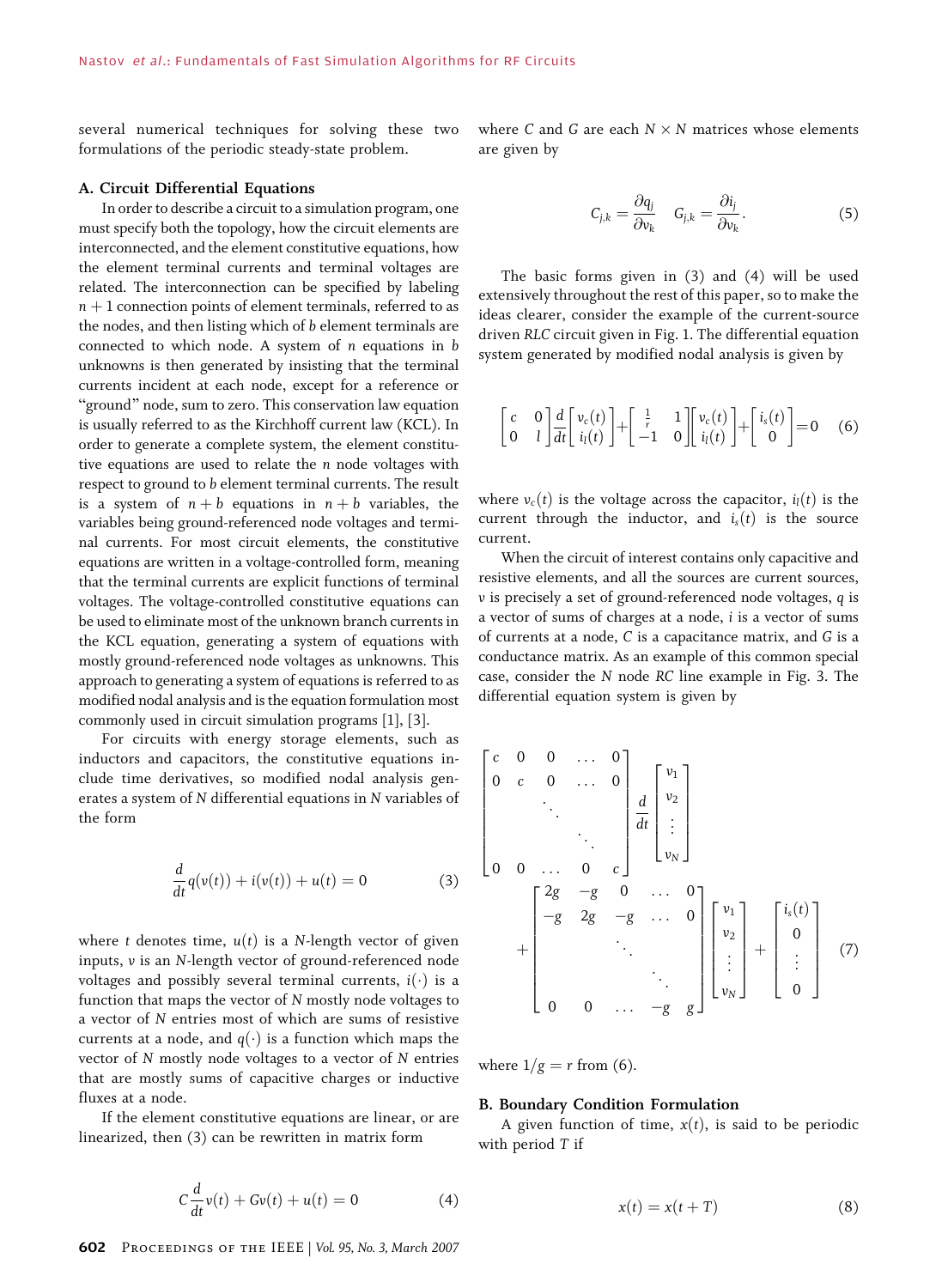

for all t. The circuit differential equation system has a periodic solution if the input  $u(t)$  is periodic and there exists a periodic  $v(t)$  that satisfies (3).

The above condition for a periodic solution suggests that it is necessary to verify periodicity at every time instance t, but under certain very mild conditions this is not the case. If the  $q(\cdot)$  and  $i(\cdot)$  satisfy certain smoothness conditions, then given a particular intial condition and input, the solution to (3) will exist and be unique. This uniqueness implies that if  $v(0) = v(T)$ , and  $u(t) = u(t+T)$ for all t, then  $v(t) = v(t+T)$  for all t. To see this, consider that at time T, the input and state are such that it is identical to restarting the differential equation at  $t = 0$ . Therefore, uniqueness requires that the solution on  $t \in [T, 2T]$ replicates the solution on  $t \in [0, T]$ .

The above analysis suggests that a system of equations whose solution is periodic can be generated by appending the differential equation system (3) with what is often referred as a two-point boundary constraint, as in

$$
\frac{d}{dt}q(v(t)) + i(v(t)) + u(t) = 0 \quad v(T) - v(0) = 0. \quad (9)
$$

The situation is shown diagrammatically in Fig. 4.



As an example, consider the RLC example in Fig. 1, whose associated differential equation system is given in (6) and whose response to a sinusoidal current source from zero initial conditions is plotted in Fig. 2. As is easily verified, if the initial condition on the inductor current is zero, and the initial voltage on the capacitor  $v(0) = 30.0$ , then a single period simulation will produce one of the last cycles in Fig. 2.

### C. State Transistion Function Formulation

An alternative point of view of the differential equation system in (3) is to treat the system as implicitly defining an algebraic function which maps an initial condition, an N-length vector  $v_0$ , and a time,  $\tau$ , to the solution of the system at time  $\tau$ , an N-length vector  $v_{\tau}$ . The result of applying this implicitly defined state transition function to a given initial condition and time is,

$$
\nu_{\tau} = \Phi(\nu_o, \tau) \tag{10}
$$

and  $\Phi$  can be evaluated by solving (3) for  $v(t)$  with the initial condition  $v(0) = v_o$ , and then setting  $v_\tau = v(\tau)$ .

Rephrasing the result from above, given a differential equation system whose nonlinearities satisfy smoothness conditions and whose input is periodic with period T, if the solution to that system satisfies  $v(0) = v(T)$ , then the  $v(t)$ computed from the initial condition  $v_T = v(T) = v(0)$  will be the periodic steady state. The state transition function, though implicitly defined, yields an elegant way of expressing a nonlinear algebraic equation for such a  $v_T$ , as in

$$
\nu_T - \Phi(\nu_T, T) = 0. \tag{11}
$$

1) State Transition Function Examples: The state transition function is a straightforward but abstract construction best made clear by examples. As a very simple example, Fig. 4. Pictorial representation of periodic steady-state condition. consider the RLC circuit in Fig. 1 with no inductor. The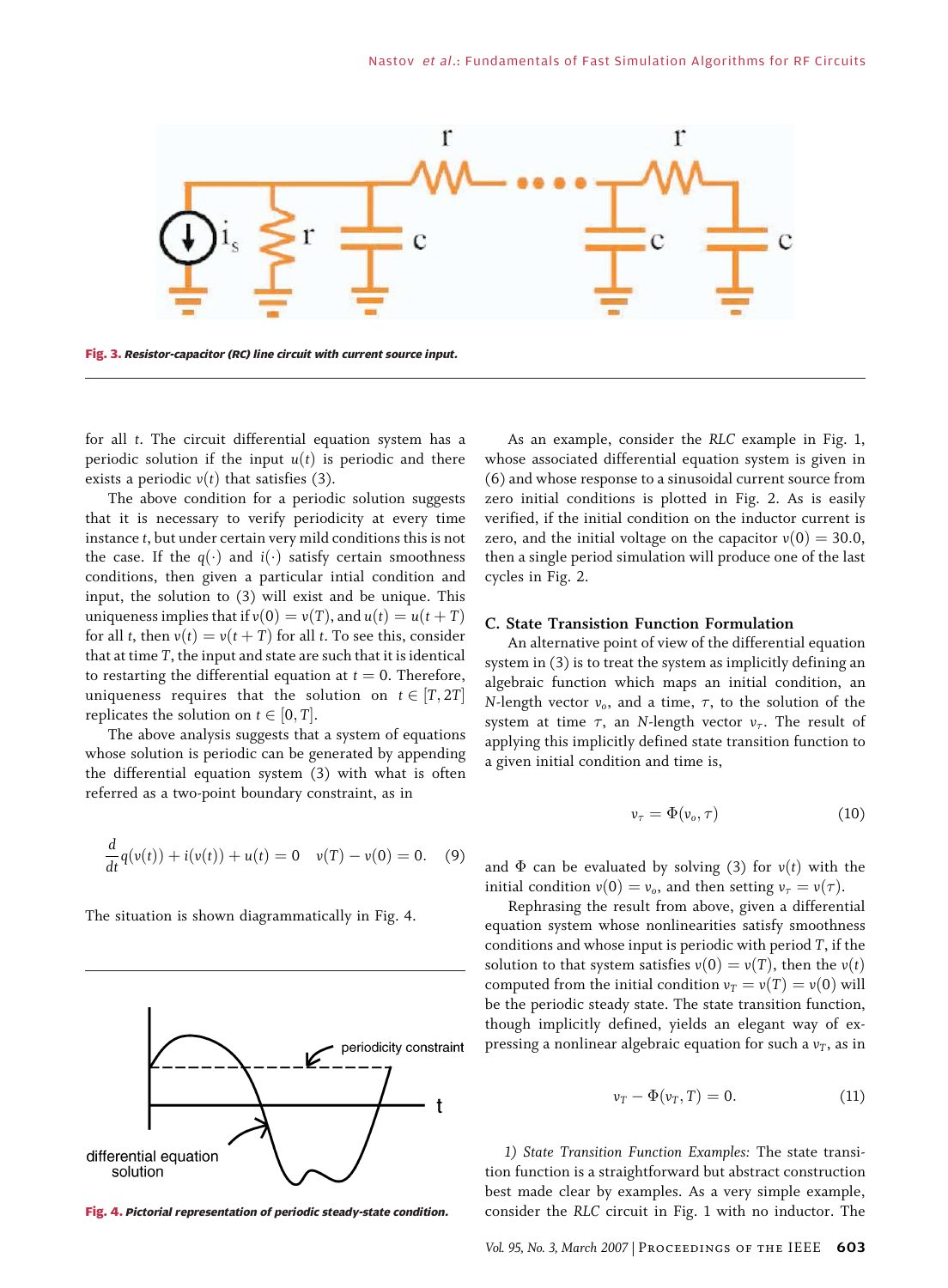example is then an RC circuit described by the scalar differential equation

$$
c\frac{d}{dt}v(t) + \frac{1}{r}v(t) + u(t) = 0.
$$
 (12)

The analytic solution of the scalar differential equation given an initial condition  $v(0) = v_0$  and a nonzero c is

$$
v(t) = e^{-\frac{t}{r c}} v_0 - \int\limits_0^t e^{-\frac{t-\tau}{r c}} \frac{u(\tau)}{c} d\tau = \Phi(v_0, t).
$$
 (13)

If  $u(t)$  is periodic with period T, then (11) can be combined with (13) resulting in a formula for  $v_T$ 

$$
v_T = -\frac{1}{1 - e^{-\frac{T}{\kappa}}} \int_{0}^{T} e^{-\frac{T-\tau}{\kappa}} \frac{u(\tau)}{c} d\tau.
$$
 (14)

As a second more general example, consider the linear differential equation system given in (4). If the C matrix is invertible, then the system can be recast as

$$
\frac{d}{dt}v(t) = -Av(t) - C^{-1}u(t)
$$
\n(15)

where A is an  $N \times N$  matrix with  $A = C^{-1}G$ . The solution to (15) can be written explicitly using the matrix exponential [2]

$$
v(t) = e^{-At}v_0 - \int_0^t e^{-A(t-\tau)} C^{-1} u(\tau) d\tau
$$
 (16)

where  $e^{-At}$  is the  $N \times N$  matrix exponential. Combining (11) with (16) results in a linear system of equations for the vector  $v_T$ 

$$
(I_N - e^{-AT})v_T = -\int_0^t e^{-A(t-\tau)} C^{-1} u(\tau) d\tau \qquad (17)
$$

where  $I_N$  is the  $N \times N$  identity matrix.

For nonlinear systems, there is generally no explicit form for the state transition function  $\Phi(\cdot)$ ; instead,  $\Phi(\cdot)$  is

methods that will make the application of fast methods

in the next section more transparent. To that end, we will introduce two general techniques. First, we review the multidimensional Newton's method which will be used to solve the nonlinear algebraic system of equations generated by each of the approaches to computing steady states. Second, we will introduce the Kronecker product. The Kronecker product abstraction is used in this section to demonstrate the close connection between finitedifference and basis collocation techniques, and is used in the next section to describe several of the fast algorithms.

usually evaluated numerically. This issue will reappear

**III. STANDARD NUMERICAL METHODS** In this section we describe the finite-difference and basis collocation techniques used to compute periodic steady states from the differential equation plus boundary condition formulation, and then we describe the shooting methods used to compute periodic steady-state solutions from the state transition function-based formulation. The main goal will be to establish connections between

frequently in the material that follows.

### A. Newton's Method

The steady-state methods described as follows all generate systems of Q nonlinear algebraic equations in Q unknowns in the form

$$
F(x) \equiv \begin{bmatrix} f_1(x_1, \dots, x_Q) \\ f_2(x_1, \dots, x_Q) \\ \vdots \\ f_Q(x_1, \dots, x_Q) \end{bmatrix} = 0
$$
 (18)

where each  $f_i(\cdot)$  is a scalar nonlinear function of a q-length vector variable.

The most commonly used class of methods for numerically solving (18) are variants of the iterative multidimensional Newton's method [18]. The basic Newton method can be derived by examining the first terms in a Taylor series expansion about a guess at the solution to (18)

$$
0 = F(x^*) \approx F(x) + J(x)(x^* - x)
$$
 (19)

where x and  $x^*$  are the guess and the exact solution to (18), respectively, and  $J(x)$  is the Q  $\times$  Q Jacobian matrix whose elements are given by

$$
J_{i,j}(x) = \frac{\partial f_i(x)}{\partial x_j}.
$$
 (20)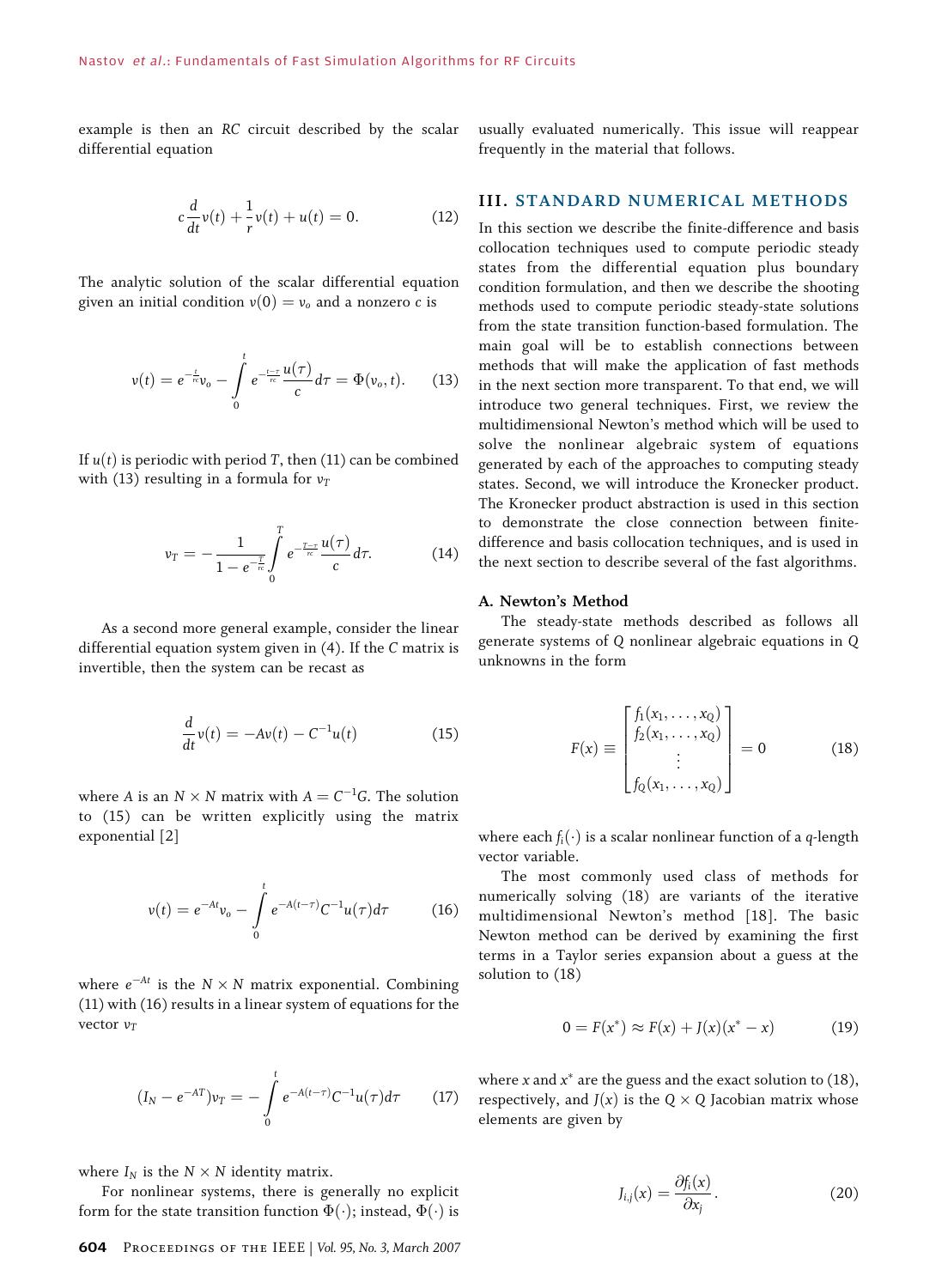The expansion in (19) suggests that given  $x^k$ , the estimate generated by the kth step of an iterative algorithm, it is possible to improve this estimate by solving the linear system

$$
J(x^{k})(x^{k+1} - x^{k}) = -F(x^{k})
$$
 (21)

where  $x^{k+1}$  is the improved estimate of  $x^*$ .

The errors generated by the multidimensional Newton method satisfy

$$
||x^* - x^{k+1}|| \le \gamma ||x^* - x^k||^2 \tag{22}
$$

where  $\kappa$  is proportional to bounds on  $||J(x)^{-1}||$  and the ratio  $||F(x) - F(y)||/||x - y||$ . Roughly, (22) implies that if  $F(x)$  and  $J(x)$  are well behaved, Newton's method will converge very rapidly given a good initial guess. Variants of Newton's method are often used to improve the convergence properties when the initial guess is far from the solution [18], but the basic Newton method is sufficent for the purposes of this paper.

#### B. Finite-Difference Methods

Perhaps the most straightforward approach to numerically solving (9) is to introduce a time discretization, meaning that  $v(t)$  is represented over the period T by a sequence of M numerically computed discrete points

$$
\begin{bmatrix}\nv(t_1) \\
v(t_2) \\
\vdots \\
v(t_M)\n\end{bmatrix} \approx \begin{bmatrix}\n\hat{v}(t_1) \\
\hat{v}(t_2) \\
\vdots \\
\hat{v}(t_M)\n\end{bmatrix} \equiv \hat{\mathbf{v}} \tag{23}
$$

where  $t_M = T$ , the hat is used to denote numerical approximation, and  $\hat{\mathbf{v}} \in \mathbb{R}^{MN}$  is introduced for notational convenience. Note that  $\hat{\mathbf{v}}$  does not include  $\hat{v}(t_0)$ , as the boundary condition in (9) implies  $\hat{v}(t_0) = \hat{v}(t_M)$ .

1) Backward-Euler Example: A variety of methods can be used to derive a system of nonlinear equations from which to compute  $\hat{v}$ . For example, if the backward-Euler method is used to approximate the derivative in (3), then  $\hat{v}$  must satisfy a sequence of M systems of nonlinear equations

$$
F_m(\hat{\mathbf{v}}) \equiv \frac{q(\hat{v}(t_m)) - q(\hat{v}(t_{m-1}))}{h_m} + i(v(t_m)) + u(t_m) = 0 \quad (24)
$$

for  $m \in \{1, \ldots, M\}$ . Here,  $h_m \equiv t_m - t_{m-1}$ ,  $F_m(\cdot)$  is a nonlinear function which maps an MN-length vector to an N-length vector and represents the jth backward-Euler timestep equation, and periodicity is invoked to replace  $\hat{v}(t_0)$  with  $\hat{v}(t_M)$  in the  $j = 1$  equation.

The system of equations is diagrammed in Fig. 5.

It is perhaps informative to rewrite (24) in matrix form, as in

$$
\begin{bmatrix}\n\frac{1}{h_1}I_N & -\frac{1}{h_1}I_N \\
-\frac{1}{h_2}I_N & \frac{1}{h_2}I_N \\
& \ddots & \ddots \\
& & -\frac{1}{h_M}I_N & \frac{1}{h_M}I_N \\
& & & \ddots\n\end{bmatrix}\n\begin{bmatrix}\nq(v(t_1)) \\
q(v(t_2)) \\
\vdots \\
q(v(t_M))\n\end{bmatrix}
$$
\n
$$
+\n\begin{bmatrix}\n i(v(t_1)) \\
 i(v(t_2)) \\
\vdots \\
 i(v(t_M))\n\end{bmatrix} +\n\begin{bmatrix}\nu(t_1) \\
u(t_2) \\
\vdots \\
u(t_M)\n\end{bmatrix} = 0 \quad (25)
$$

where  $I_N$  is used to denote the  $N \times N$  identity matrix.

2) Matrix Representation Using Kronecker Products: The backward-Euler algorithm applied to an M-point discretization of a periodic problem can be more elegantly summarized using the Kronecker product. The Kronecker product of two matrices, an  $n \times p$  matrix A and  $m \times l$ matrix B, is achieved by replacing each of the np elements of matrix A with a scaled copy of matrix B. The result is the  $(n+m) \times (p+l)$  matrix

$$
A \otimes B \equiv \begin{bmatrix} A_{1,1}B & A_{1,2}B & \dots & A_{1,p}B \\ A_{2,1}B & A_{2,2}B & \dots & A_{2,p}B \\ \vdots & \vdots & \ddots & \vdots \\ A_{n,1}B & A_{n,2}B & \dots & A_{n,p}B \end{bmatrix} .
$$
 (26)



Fig. 5. Graphical representation of (24). Note that there is no large dot before the first Euler-step block, indicating that  $\hat{v}(t_0)=\hat{v}(t_M)$ .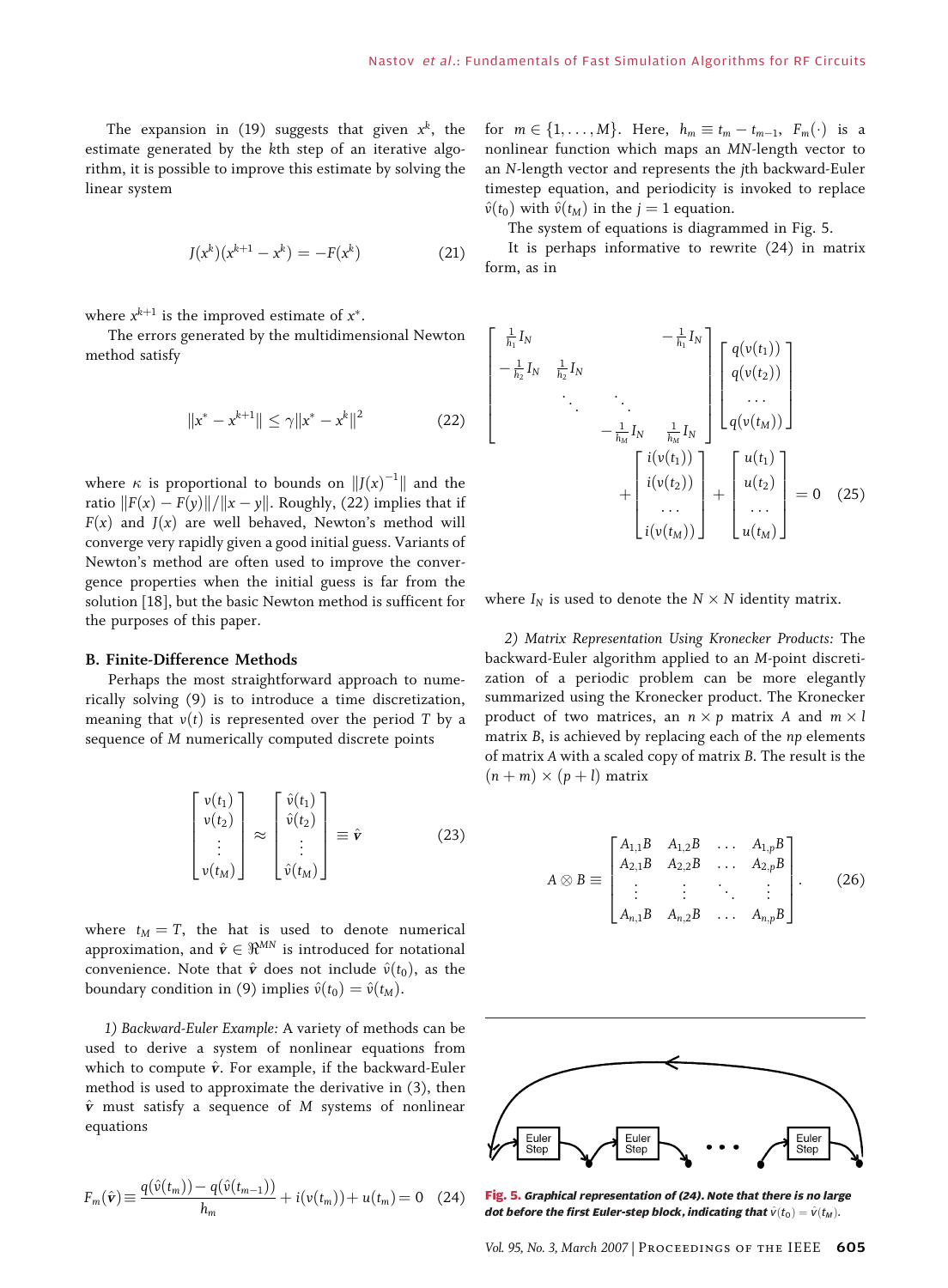The Kronecker product notation makes it possible to summarize the backward-Euler M-step periodic discretization with an  $M \times M$  differentiation matrix

$$
D_{\text{be}} = \begin{bmatrix} \frac{1}{h_1} & & -\frac{1}{h_1} \\ -\frac{1}{h_2} & \frac{1}{h_2} & & \\ & \ddots & \ddots & \\ & & -\frac{1}{h_M} & \frac{1}{h_M}, \end{bmatrix} \tag{27}
$$

and then apply the backward-Euler periodic discretization to an N-dimensional differential equation system using the Kronecker product. For example, (25) becomes

$$
F(\hat{v}) = D_{be} \otimes I_N \mathbf{q}(\hat{\mathbf{v}}) + \mathbf{i}(\hat{\mathbf{v}}) + \mathbf{u} = 0 \tag{28}
$$

where  $I_N$  is the  $N \times N$  identity matrix and

$$
\mathbf{q}(\hat{\mathbf{v}}) \equiv \begin{bmatrix} q(\hat{v}(t_1)) \\ q(\hat{v}(t_2)) \\ \vdots \\ q(\hat{v}(t_m)) \end{bmatrix}, \quad \mathbf{i}(\hat{\mathbf{v}}) \equiv \begin{bmatrix} i(\hat{v}(t_1)) \\ i(\hat{v}(t_2)) \\ \vdots \\ i(\hat{v}(t_m)) \end{bmatrix},
$$
\n
$$
\mathbf{u} \equiv \begin{bmatrix} u(t_1) \\ u(t_2) \\ \vdots \\ u(t_M) \end{bmatrix}.
$$
\n(29)

One elegant aspect of the matrix form in (28) is the ease with which it is possible to substitute more accurate backward or forward discretization methods to replace backward-Euler. It is only necessary to replace  $D_{be}$  in (28). For example, the L-step backward difference methods [32] estimate a time derivative using several backward timepoints, as in

$$
\frac{d}{dt}q(v(t_m)) \approx \sum_{j=0}^{L} \alpha_j^m q(v(t_{m-j})).
$$
\n(30)

Note that for backward-Euler,  $L = 1$  and

$$
\alpha_0^m = \alpha_1^m = \frac{1}{h_m} \tag{31}
$$

and note also that  $\alpha_j^m$  will be independent of m if all the timesteps are equal. To substitute a two-step backward-

606 Proceedings of the IEEE | Vol. 95, No. 3, March 2007

difference formula in (28),  $D_{be}$  is replaced by  $D_{bd2}$ where

$$
D_{bd2} = \begin{bmatrix} \alpha_0^1 & 0 & \dots & 0 & \alpha_2^1 & \alpha_1^1 \\ \alpha_1^2 & \alpha_0^2 & 0 & \dots & 0 & \alpha_2^2 \\ \alpha_2^3 & \alpha_1^3 & \alpha_0^3 & 0 & \dots & 0 \\ \vdots & \vdots & \vdots & \ddots & \vdots \\ 0 & \dots & 0 & \alpha_2^M & \alpha_1^M & \alpha_0^M \end{bmatrix} .
$$
 (32)

3) Trapezoidal Rule RC Example: The Trapezoidal rule is not a backward or forward difference formula but can still be used to compute steady-state solutions using a minor modification of the above finite-difference method. The Trapezoidal method is also interesting to study in this setting because of a curious property we will make clear by example.

Again consider the differential equation for the RC circuit from (12), repeated here reorganized and with g replacing  $1/r$ 

$$
c\frac{d}{dt}v(t) = -gv(t) - u(t).
$$
 (33)

The mth timestep of the Trapezoidal rule applied to computing the solution to (33) is

$$
\frac{c}{h_m}(\hat{v}(t_m) - \hat{v}(t_{m-1}))
$$
\n
$$
= -\frac{1}{2}(g\hat{v}(t_m) + u(t_m) + g\hat{v}(t_{m-1}) + u(t_{m-1}))
$$
\n(34)

and when used to compute a periodic steady-state solution yields the matrix equation

$$
\begin{bmatrix}\n\frac{c}{h_1} + 0.5g & 0 & \dots & 0 & -\frac{c}{h_1} + 0.5g \\
-\frac{c}{h_2} + 0.5g & \frac{c}{h_2} + 0.5g & 0 & \dots & 0 \\
\vdots & \vdots & \ddots & \vdots & \vdots \\
0 & \dots & 0 & -\frac{c}{h_M} + 0.5g & \frac{c}{h_M} + 0.5g \\
\end{bmatrix} \times \begin{bmatrix}\nv(t_1) \\
v(t_2) \\
\vdots \\
v(t_M)\n\end{bmatrix} = \begin{bmatrix}\n0.5(u(t_1) + u(t_M)) \\
0.5(u(t_2) + u(t_1)) \\
\vdots \\
0.5(+u(t_M) + u(t_{M-1}))\n\end{bmatrix}.
$$
\n(35)

Now suppose the capacitance approaches zero, then the matrix in (35) takes on a curious property. If the number of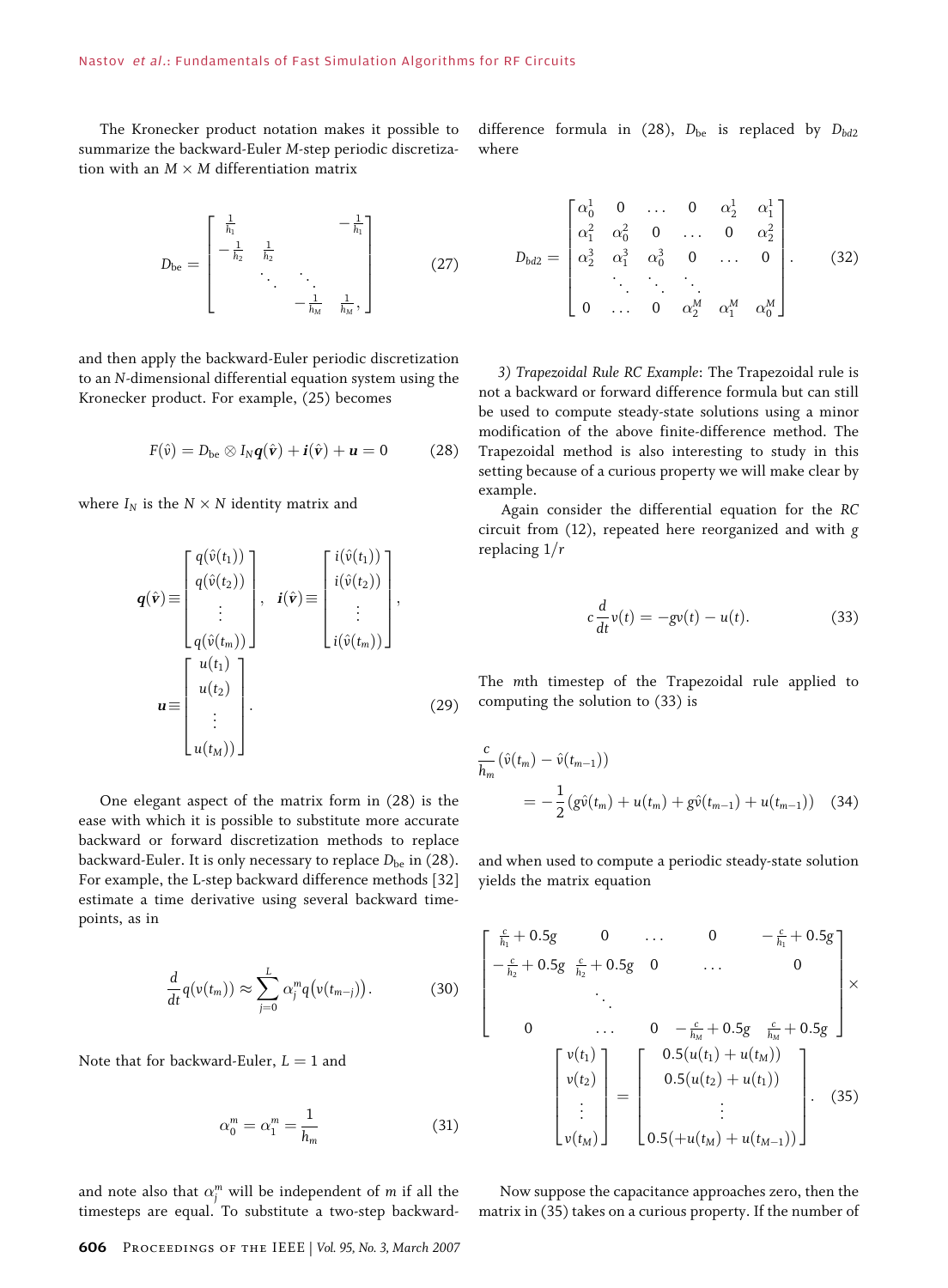timesteps M, is odd, then a reasonable solution is computed. However, if the number of timesteps is even, then the matrix in (35) is singular, and the eigenvector associated with the zero eigenvalue is of the form

$$
\begin{bmatrix} 1.0 \\ -1.0 \\ 1.0 \\ -1.0 \\ \vdots \\ 1.0 \\ -1.0 \end{bmatrix} . \tag{36}
$$

The seasoned circuit simulation user or developer may recognize this as the periodic steady-state representation of an artifact known as the trapezoidal rule ringing problem [33]. Nevertheless, the fact that the ringing appears and disappears simply by incrementing the number of timesteps makes this issue the numerical equivalent of a pretty good card trick, no doubt useful for impressing one's guests at parties.

4) Jacobian for Newton's Method: Before deriving the Jacobian needed to apply Newton's method to (28), it is useful (or perhaps just very appealing to the authors) to note the simplicity with which the Kronecker product can be used to express the linear algebriac system which must be solved to compute the steady-state solution associated with the finite-difference method applied to the linear differential equation system in (4). For this case, (28) simplifies to

$$
(D_{fd} \otimes C + I_M \otimes G)\hat{\mathbf{v}} = \mathbf{u}
$$
 (37)

where  $D_{fd}$  is the differentiation matrix associated with the selected finite-difference scheme.

The Jacobian for  $F(\cdot)$  in (28) has structural similarities to (37) but will require the M derivative matrices  $C_m = dq(\hat{v}(t_m))/dv$  and  $G_m = di(\hat{v}(t_m))/dv$  for  $m \in$  $\{1, \ldots, M\}$ . By first defining the MN  $\times$  MN block diagonal matrices

$$
C = \begin{bmatrix} C_1 & 0 & 0 & \dots & 0 \\ 0 & C_2 & 0 & \dots & 0 \\ & & \ddots & & \\ & & & \ddots & \\ 0 & 0 & \dots & 0 & C_M \end{bmatrix}
$$
 (38)

and

$$
G = \begin{bmatrix} G_1 & 0 & 0 & \dots & 0 \\ 0 & G_2 & 0 & \dots & 0 \\ & & \ddots & & \\ & & & \ddots & \\ 0 & 0 & \dots & 0 & G_M \end{bmatrix}
$$
 (39)

it is possible to give a fairly compact form to represent the  $MN \times MN$  Jacobian of  $F(\cdot)$  in (28)

$$
J_F(\mathbf{v}) = (D_{fd} \otimes I_N)\mathbf{C} + \mathbf{G}.
$$
 (40)

### C. Basis Collocation Methods

An alternative to the finite-difference method for solving (9) is to represent the solution approximately as a weighted sum of basis functions that satisfy the periodicity constraint and then generate a system of equations for computing the weights. In circuit simulation, the most commonly used techniques for generating equations for the basis function weights are the so-called spectral collocation methods [44]. The name betrays a history of using sines and cosines as basis functions, though other bases, such as polynomials and wavelets, have found recent use [41], [45]. In spectral collocation methods, the solution is represented by the weighted sum of basis functions that exactly satisfy the differential equation, but only at a set of collocation timepoints.

The equations for spectral collocation are most easily derived if the set of basis functions have certain properties. To demonstrate those properties, consider a basis set being used to approximate a periodic function  $x(t)$ , as in

$$
x(t) \approx \sum_{k=1}^{K} X[k] \phi_k(t) \tag{41}
$$

where  $\phi_k(t)$  and  $X[k], k \in 1, \ldots, K$  are the periodic basis functions and the basis function weights, respectively. We will assume that each of the  $\phi_k(t)$ 's in (41) are differentiable, and in addition we will assume the basis set must have an interpolation property. That is, it must be possible to determine uniquely the K basis function weights given a set of K sample values of  $x(t)$ , though the sample timepoints may depend on the basis. This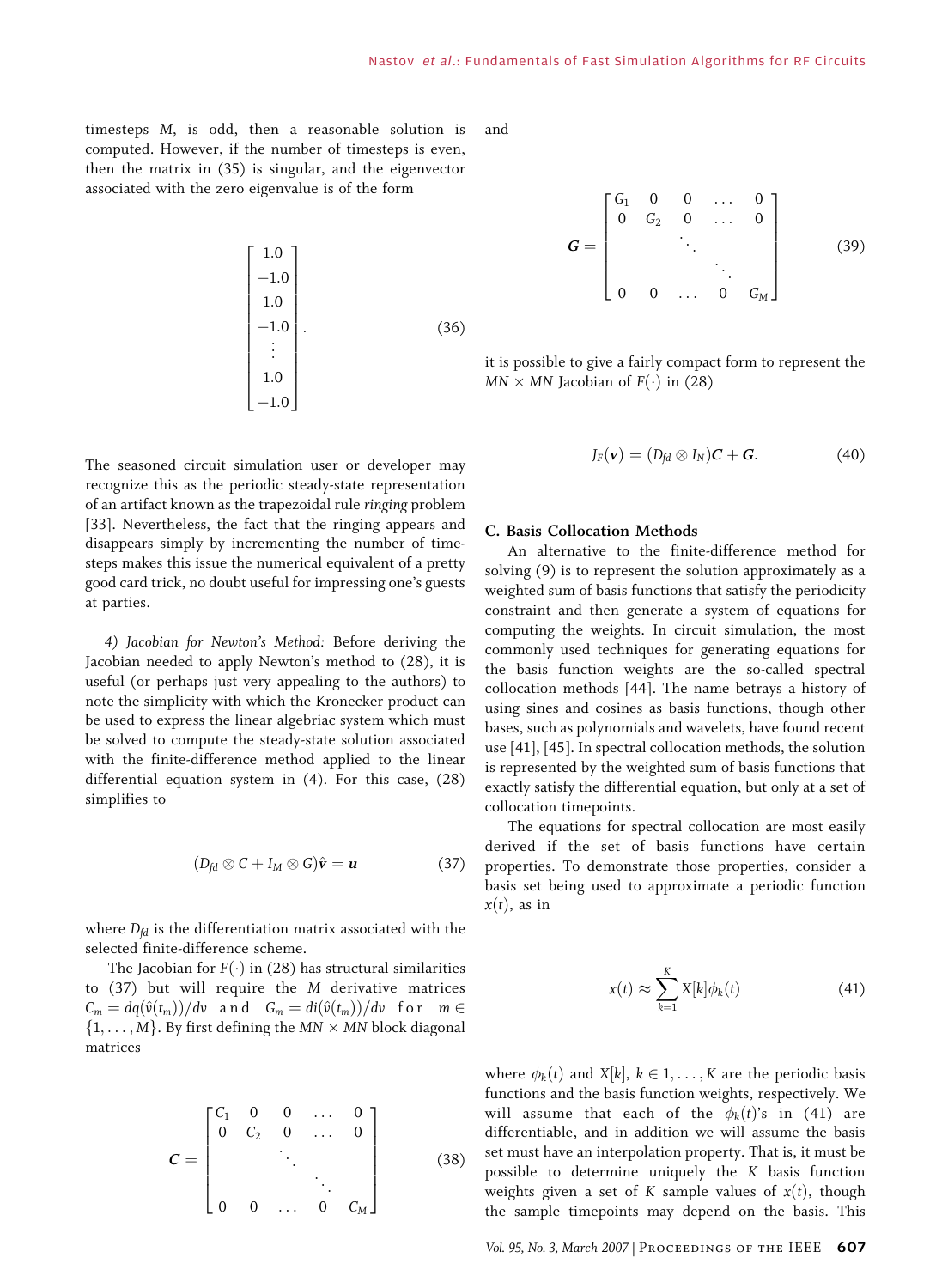interpolation condition implies that there exists a set of K timepoints,  $t_1, \ldots t_K$ , such that the  $K \times K$  matrix

$$
\Gamma^{-1} \equiv \begin{bmatrix} \phi_1(t_1) & \dots & \phi_K(t_1) \\ \vdots & & \vdots \\ \phi_1(t_K) & \dots & \phi_K(t_K) \end{bmatrix}
$$
 (42)

is nonsingular and therefore the basis function coefficients can be uniquely determined from the sample points using

$$
\begin{bmatrix} X_1 \\ \vdots \\ X_K \end{bmatrix} = \Gamma \begin{bmatrix} x(t_1) \\ \vdots \\ x(t_K) \end{bmatrix} . \tag{43}
$$

To use basis functions to solve (9), consider expanding  $q(v(t))$  in (9) as

$$
q(v(t)) \approx \sum_{k=1}^{K} Q[k] \phi_k(t)
$$
 (44)

where  $Q[k]$  is the N-length vector of weights for the kth basis function.

Substituting (44) in (3) yields

$$
\frac{d}{dt}\left(\sum_{k=1}^{K} Q[k] \phi_k(t)\right) + i(v(t)) + u(t) \approx 0. \tag{45}
$$

Moving the time derivative inside the finite sum simplifies (45) and we have

$$
\sum_{k=1}^{K} Q[k] \dot{\phi}_k(t) + i(v(t)) + u(t) \approx 0 \qquad (46)
$$

where note that the dot above the basis function is used to denote the basis function time derivative.

In order to generate a system of equations for the weights, (46) is precisely enforced at M collocation points  $\{t_1,\ldots,t_M\},\$ 

$$
\sum_{k=1}^{K} Q[k] \dot{\phi}_k(t_m) + i(v(t_m)) + u(t_m) = 0 \qquad (47)
$$

for  $m \in \{1, \ldots, M\}$ . It is also possible to generate equations for the basis function weights by enforcing (46) to be orthogonal to each of the basis functions. Such methods are referred to as Galerkin methods [7], [44], [46] and have played an important role in the development of periodic steady-state methods for circuits though they are not the focus in this paper.

If the number of collocation points and the number of basis functions are equal,  $M = K$ , and the basis set satisfies the interpolation condition mentioned above with an  $M \times M$  interpolation matrix  $\Gamma$ , then (47) can be recast using the Kronecker notation and paralleling (28) as

$$
F(\hat{\mathbf{v}}) = \dot{\Gamma}^{-1} \Gamma \otimes I_N \mathbf{q}(\hat{\mathbf{v}}) + \mathbf{i}(\hat{\mathbf{v}}) + \mathbf{u} = 0 \quad (48)
$$

where  $I_N$  is the  $N \times N$  identity matrix and

$$
\dot{\Gamma}^{-1} \equiv \begin{bmatrix} \dot{\phi}_1(t_1) & \dots & \dot{\phi}_K(t_1) \\ \vdots & & \vdots \\ \dot{\phi}_1(t_K) & \dots & \dot{\phi}_K(t_K) \end{bmatrix} . \tag{49}
$$

By analogy to (28), the product  $\dot{\Gamma}^{-1}\Gamma$  in (48) can be denoted as a basis function associated differentiation matrix  $D_{\text{bda}}$ 

$$
D_{\text{bda}} = \dot{\Gamma}^{-1} \Gamma \tag{50}
$$

and (48) becomes identical in form to (28)

$$
F(\hat{\mathbf{v}}) = D_{\text{bda}} \otimes I_N \mathbf{q}(\hat{\mathbf{v}}) + \mathbf{i}(\hat{\mathbf{v}}) + \mathbf{u} = 0. \quad (51)
$$

Therefore, regardless of the choice of the set of basis functions, using the collocation technique to compute the basis function weights implies the resulting method is precisely analgous to a finite-difference method with a particular choice of discretization matrix. For the backwarddifference methods described above, the  $M \times M$  matrix  $D_{fd}$ had only order M nonzeros, but as we will see in the Fourier example that follows that for spectral collocation methods the  $D_{\text{bda}}$  matrix is typically dense.

Since basis collocation methods generate nonlinear systems of equations that are structurally identical to those generated by the finite-difference methods, when Newton's is used to solve (51), the formula for the required  $MN \times MN$  Jacobian of  $F(\cdot)$  in (51) follows from (40) and is given by

$$
J_F((\mathbf{v})) = (D_{\text{bda}} \otimes I_N)\mathbf{C} + \mathbf{G}
$$
 (52)

where  $C$  and  $G$  are as defined in (38) and (39).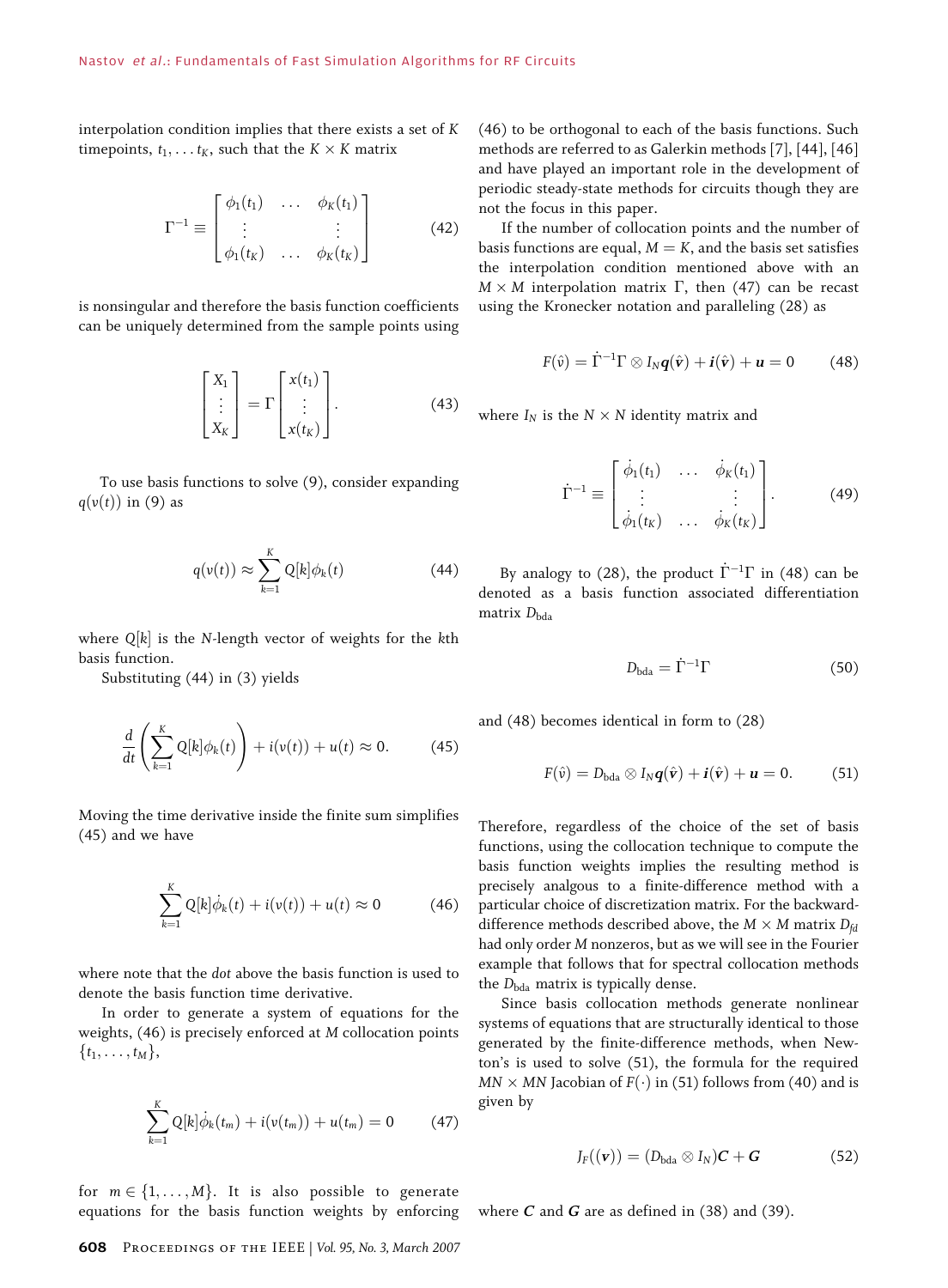1) Fourier Basis Example: If a sinusoid is the input to a system of differential equations generated by a linear timeinvariant circuit, then the associated periodic steady-state solution will be a scaled and phase-shifted sinusoid of the same frequency. For a mildly nonlinear circuit with a sinusoidal input, the solution is often accurately represented by a sinusoid and a few of its harmonics. This observation suggests that a truncated Fourier series will be an efficient basis set for solving periodic steady-state problems of mildly nonlinear circuits.

To begin, any square integrable T-periodic waveform  $x(t)$  can be represented as a Fourier series

$$
x(t) = \sum_{k=-\infty}^{k=\infty} X[k]e^{j2\pi f_k t}
$$
 (53)

where  $f_k = kt/T$  and

$$
X[k] = \frac{1}{T} \int_{-T/2}^{T/2} x(t)e^{-j2\pi f_k t} dt.
$$
 (54)

If  $x(t)$  is both periodic and is sufficiently smooth, (e.g., infinitely continuously differentiable), then  $X[k] \rightarrow 0$ exponentially fast with increasing k. This implies  $x(t)$ can be accurately represented with a truncated Fourier series, that is  $\hat{x}(t) \approx x(t)$  where  $\hat{x}(t)$  is given by the truncated Fourier series

$$
\hat{x}(t) = \sum_{k=-K}^{k=K} \hat{X}[k] e^{j2\pi f_k t}
$$
\n(55)

where the number of harmonics  $K$  is typically fewer than one hundred. Note that the time derivative of  $\hat{x}(t)$  is given by

$$
\frac{d}{dt}\hat{x}(t) = \sum_{k=-K}^{k=K} \hat{X}[k]j2\pi f_k e^{j2\pi f_k t}.
$$
 (56)

If a truncated Fourier series is used as the basis set when approximately solving (9), the method is referred to as harmonic balance [6] or a Fourier spectral method [17].

If the  $M = 2K + 1$  collocation timepoints are uniformly distributed throughout a period from  $-(T/2)$  to  $T/2$ , as in  $t_m = ((m - (K + 1/2))/M)(1/T)$ , then the associated interpolation matrix  $\Gamma_F$  is just the discrete Fourier transform and  $\Gamma_F^{-1}$  is the inverse discrete Fourier transform, each of which can be applied in order M log M operations using the

fast Fourier transform and its inverse. In addition,  $\dot{\Gamma}_{F}^{-1},$ representing the time derivative of the series representation, is given by

$$
\dot{\Gamma}_F^{-1} = \Gamma_F^{-1} \Omega \tag{57}
$$

where  $\Omega$  is the diagonal matrix given by

$$
\Omega \equiv \begin{bmatrix} j2\pi f_K & & & \\ & j2\pi f_{K-1} & & \\ & \ddots & \ddots & \\ & & j2\pi f_{-K} \end{bmatrix} . \tag{58}
$$

The Fourier basis collocation method generates a system of equations of the form (51), where

$$
D_{\rm F} = \Gamma^{-1} \Omega \Gamma \tag{59}
$$

is the differentiation matrix. The weights for this spectral differentiation matrix for the case of  $T = 17$ ,  $M = 17$ , and at timepoint  $t_9 = 9$  are plotted in Fig. 6. Note that the weights at  $t_8$  and  $t_{10}$  are approximately  $-1$  and 1, respectively, so spectral differentiation is somewhat similar to a central-difference scheme in which

$$
\frac{d}{dt}x(t_9) \approx \frac{x(t_{10}) - x(t_8)}{t_{10} - t_8}.
$$
 (60)



Fig. 6. Harmonic balance discretization weights for  $t_9$  where  $T = 17$ and  $M = 17$ .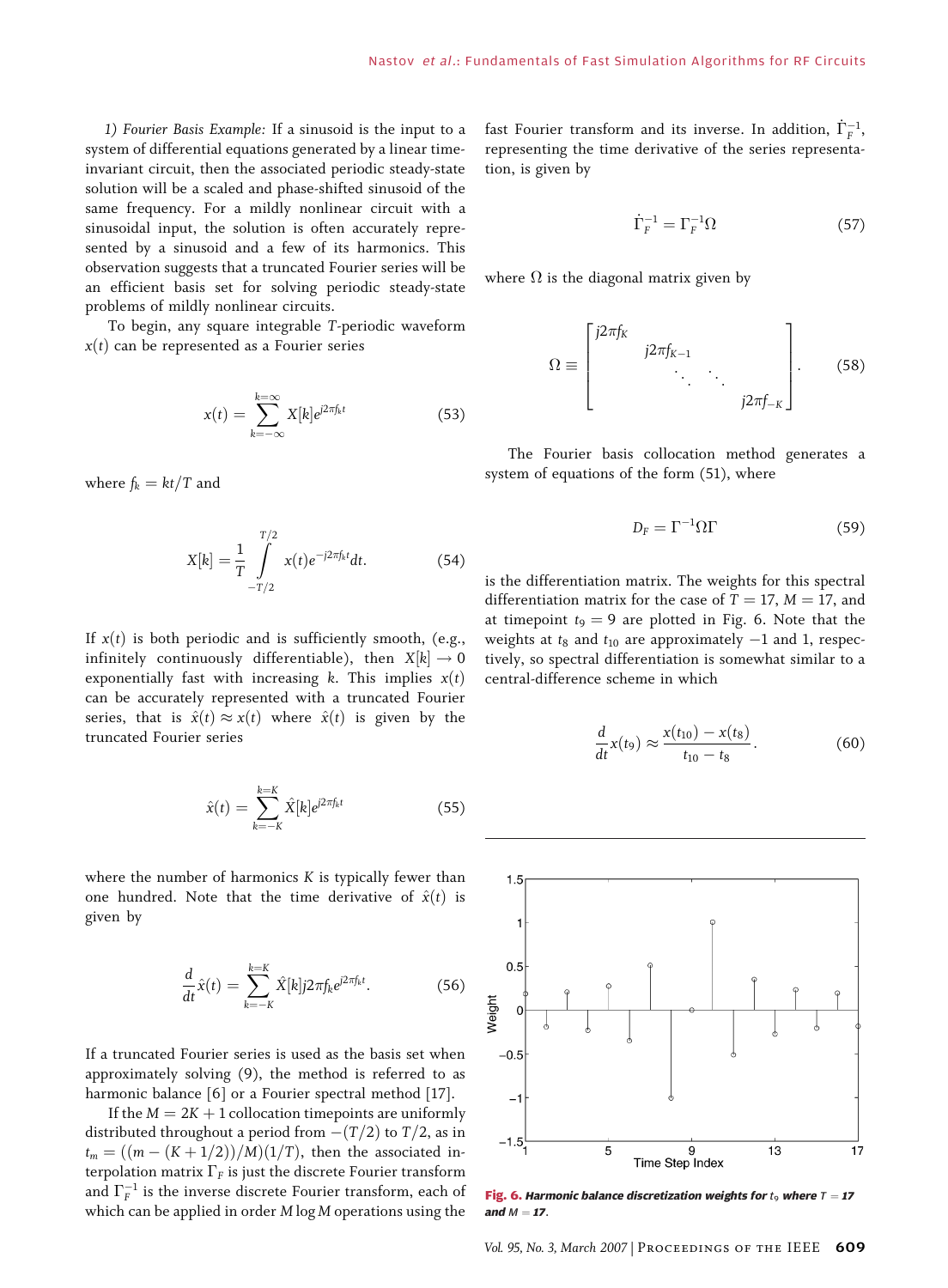The connection between spectral differentiation and standard differencing schemes can be exploited when developing fast methods for computing solutions to (28) and (51), a point we will return to subsequently.

The error analysis of spectral-collocation methods can be found in [17] and [19]. Also, many implementations of harmonic balance in circuit simulators use spectral Galerkin methods rather than collocation schemes [7], and if a small number of harmonics are used, Galerkin spectral methods can have superior accuracy and often lead to nonlinear systems of equations that are more easily solved with Newton's method [47].

#### D. Shooting Methods

The numerical procedure for solving the state transition function based periodic steady-state formulation in (11) is most easily derived for a specific discretization scheme and then generalized. Once again, consider applying the simple backward-Euler algorithm to (3). Given any  $\hat{v}(t_0)$ , the nonlinear equation

$$
\frac{q(\hat{v}(t_1)) - q(\hat{v}(t_0))}{h_1} + i(\hat{v}(t_1)) + u(t_1) = 0 \qquad (61)
$$

can be solved, presumably using a multidimensional Newton method, for  $\hat{v}(t_1)$ . Then,  $\hat{v}(t_1)$  can be used to solve

$$
\frac{q(\hat{v}(t_2)) - q(\hat{v}(t_1))}{h_2} + i(\hat{v}(t_2)) + u(t_2) = 0 \tag{62}
$$

for  $\hat{v}(t_2)$ . This procedure can be continued, effectively integrating the differential equation one timestep at a time until  $\hat{v}(t_m)$  has been computed. And since the nonlinear equations are solved at each timestep,  $\hat{v}(t_m)$  is an implicitly defined algebraic function of  $\hat{v}(t_0)$ . This implicitly defined function is a numerical approximation to the statetransition function  $\Phi(\cdot)$  described in the previous section. That is,

$$
\hat{v}(t_m) = \hat{\Phi}(\hat{v}(t_0), t_m) \approx \Phi(\hat{v}(t_0), t_m). \tag{63}
$$

The discretized version of the state-transition functionbased periodic steady-state formulation is then

$$
F(\hat{v}(t_m)) \equiv \hat{v}(t_M) - \hat{\Phi}(\hat{v}(t_M), t_M) = 0. \tag{64}
$$

Using (64) to compute a steady-state solution is often referred to as a shooting method, in which one guesses a periodic steady state and then shoots forward one period with the hope of arriving close to the guessed initial state.

610 Proceedings of the IEEE | Vol. 95, No. 3, March 2007

Then, the difference between the initial and final states is used to correct the initial state, and the method shoots forward another period. As is commonly noted in the numerical analysis literature, this shooting procedure will be disasteriously ineffective if the first guess at a periodic steady state excites rapidly growing unstable behavior in the nonlinear system [18], but this is rarely an issue for circuit simulation. Circuits with such unstable "modes" are unlikely to be useful in practice, and most circuit designers using periodic steady-state analysis have already verified that their designs are quite stable.

The state correction needed for the shooting method can be performed with Newton's method applied to (64), in which case the correction equation becomes

$$
\left[I_N - J_{\hat{\Phi}}\left(\hat{v}^k(t_M), T\right)\right] \left[\hat{v}^{k+1}(t_M) - \hat{v}^k(t_M)\right] = -F_{sh}\left(\hat{v}^k(t_M)\right) \tag{65}
$$

where k is the Newton iteration index,  $I_N$  is  $N \times N$  identity matrix, and

$$
J_{\hat{\Phi}}(v,T) \equiv \frac{d}{dv}\hat{\Phi}(v,T)
$$
\n(66)

is referred to as discretized sensitivity matrix.

To complete the description of the shooting-Newton method, it is necessary to present the procedure for computing  $\hat{\Phi}(v, T)$  and  $J_{\hat{\Phi}}(v, T)$ . As mentioned above, computing the approximate state transition function is equivalent to solving the backward-Euler equations as in (24) one timestep at a time. Solving the backward-Euler equations is usually accomplished using an inner Newton iteration, as in

$$
\begin{aligned} &\left[\frac{C_{mkl}}{h_m} + G_{mkl}\right] \left(\hat{v}^{k,(l+1)}(t_m) - \hat{v}^{k,l}(t_m)\right) = -\frac{1}{h_m} \\ &\times \left(q(\hat{v}^{k,l}(t_m)) - q(\hat{v}^{k,l}(t_m))\right) - i(\hat{v}^{k,l}(t_m)) - u(t_m) \end{aligned} \tag{67}
$$

where  $m$  is the timestep index,  $k$  is the shooting-Newton iteration index, l is the inner Newton iteration index,  $C_{mkl} = \left(\frac{dq(\hat{v}^{k,l}(t_m))}{dv} \text{ and } G_{mkl} = \left(\frac{di(\hat{v}^{k,l}(t_m))}{dv} \text{. Some-} \right)$ times, there are just too many indices.

To see how to compute  $J_{\hat{\Phi}}(v,T)$  as a by-product of the Newton method in (67), let  $l = *$  denote the inner Newton iteration index which achieves sufficent convergence and let  $\hat{v}^{k,*}(t_m)$  denote the associated inner Newton converged solution. Using this notation

$$
q(\hat{v}^{k,*}(t_m)) - q(\hat{v}^{k,*}(t_{m-1})) + i(\hat{v}^{k,*}(t_m)) + u(t_m) = \epsilon^m \quad (68)
$$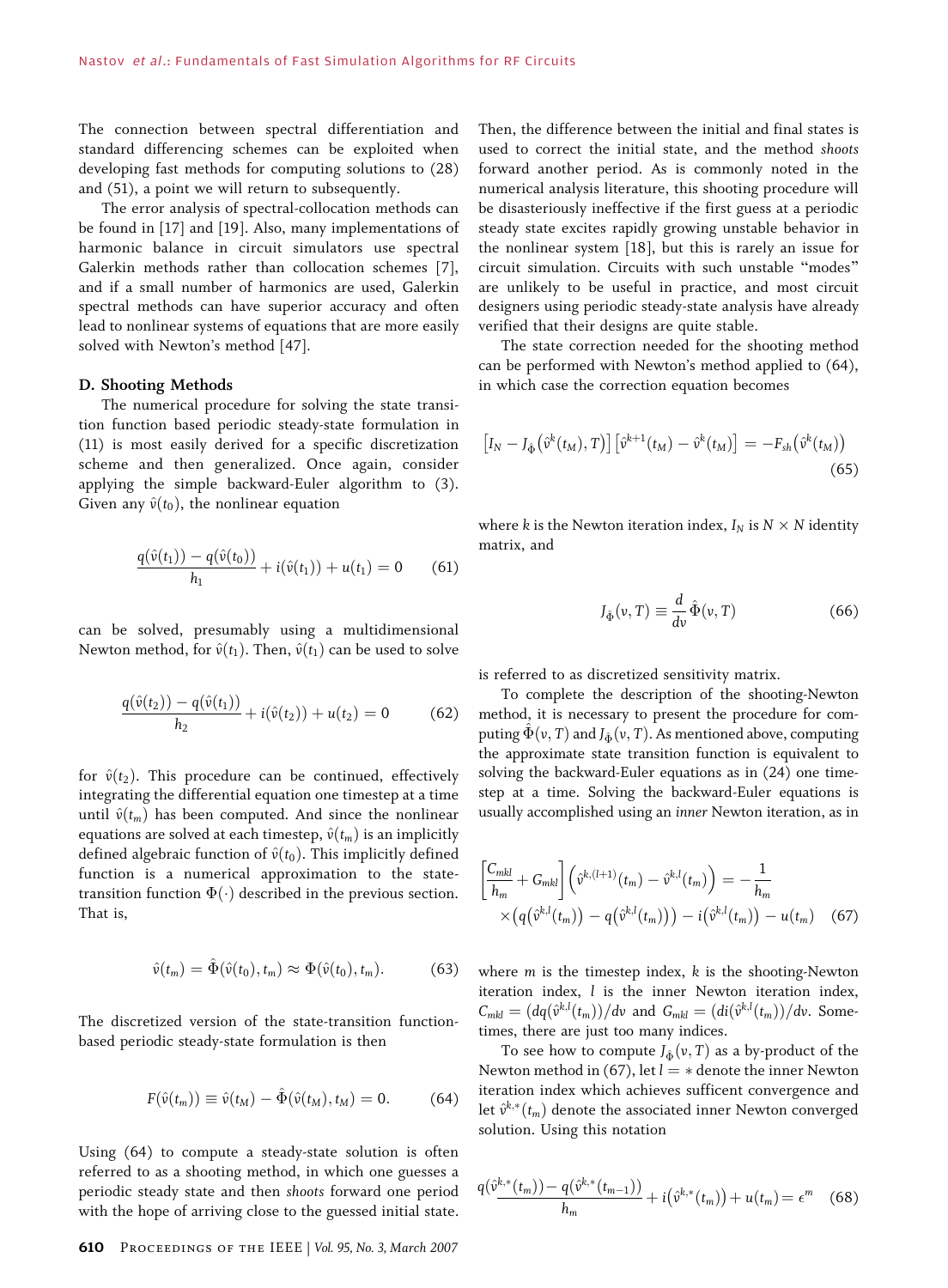where the left-hand side of (68) is almost zero, so that  $\epsilon^m$  is bounded by the inner Newton convergence tolerance.

Implicitly differentiating  $(68)$  with respect to v, and assuming that  $\epsilon^m$  is independent of v, results in

$$
\left[\frac{C_{mk*}}{h_m} + G_{mk*}\right] \frac{d\hat{v}^{k,*}(t_m)}{dv} = \frac{C_{(m-1)k*}}{h_m} \frac{d\hat{v}^{k,*}(t_{m-1})}{dv} \tag{69}
$$

where it is usually the case that the matrices  $C_{mk*}/h_m$  and  $G_{mk*}$  are available as a by-product of the inner Newton iteration.

Recursively applying (69), with the initial value  $\hat{v}^{k,*}(t_0)=v$ , yields a product form for the Jacobian

$$
J_{\hat{\Phi}}(\nu, t_M) = \prod_{m=1}^{M} \left[ \frac{C_{mk*}}{h_m} + G_{mk*} \right]^{-1} \frac{C_{(m-1)k*}}{h_m}
$$
 (70)

where the notation  $\prod_{m=1}^{M}$  indicates the M-term product rather than a sum [15].

1) Linear Example: If a fixed timestep backward-Euler discretization scheme is applied to (4), then

$$
\frac{C}{h}(\hat{v}(t_m) - \hat{v}(t_{m-1})) + Gv(t_m) + u(t_m) = 0 \quad (71)
$$

for  $m \in \{1, \ldots, M\}$ , where periodicity implies that  $\hat{v}(t_M) = \hat{v}(t_0)$ . Solving for  $\hat{v}(t_M)$  yields a linear system of equations

$$
[I_N - J_{\Phi}]\hat{\nu}(t_M) = b \tag{72}
$$

where  $J_{\Phi}$  is the derivative of the state transition function, or the sensitivity matrix, and is given by

$$
J_{\Phi} = \left( \left( \frac{C}{h} + G \right)^{-1} \frac{C}{h} \right)^M \tag{73}
$$

and the right-hand side  $N$ -length vector  $b$  is given by

$$
b = \sum_{m=1}^{M} \left( \left( \frac{C}{h} + G \right)^{-1} \frac{C}{h} \right)^{m} \left( \frac{C}{h} + G \right)^{-1} u(t_{M-m}). \tag{74}
$$

It is interesting to compare (72) and (74) to (16), note how the fixed-timestep backward-Euler algorithm is approximating the matrix exponential in (73) and the convolution integral in (74).

2) Comparing to Finite-Difference Methods: If Newton's method is used for both the shooting method, as in (65), and for the finite difference method, in which case the Jacobian is (40), there appears to be an advantage for the shooting-Newton method. The shooting-Newton method is being used to solve a system of N nonlinear equations, whereas the finite-difference-Newton method is being used to solve an NM system of nonlinear equations. This advantage is not as significant as it seems, primarily because computing the sensitivity matrix according to (70) is more expensive than computing the finite-difference Jacobian. In this section, we examine the backward-Euler discretized equations to show that solving a system the shooting method Jacobian, as in (65), is nearly equivalent to solving a preconditioned system involving the finitedifference method Jacobian, in (40).

To start, let  $L$  be the  $NM \times NM$  the block lower bidiagonal matrix given by

$$
L \equiv \begin{bmatrix} \frac{C_1}{h_1} + G_1 & & & & \\ -\frac{C_1}{h_2} & \frac{C_2}{h_2} + G_2 & & & \\ & \ddots & \ddots & \ddots & \\ & & -\frac{C_{M-1}}{h_M} & \frac{C_M}{h_M} + G_M \end{bmatrix}
$$
(75)

and define B as the  $NM \times NM$  matrix with a single nonzero block

$$
B \equiv \begin{bmatrix} 0 & \dots & 0 & \frac{C_M}{h_1} \\ & 0 & & \\ & \ddots & \ddots & \\ & & 0 & 0 \end{bmatrix}
$$
 (76)

where  $C_m$  and  $G_m$  are the  $N \times N$  matrices which denote  $dq(\hat{v}(t_i))/dv$  and  $di(\hat{v}(t_i))/dv$ , respectively.

The matrix L defined in (75) is block lower bidiagonal, where the diagonal blocks have the same structure as the single timestep Jacobian in (67). It then follows that the cost of applying  $L^{-1}$  is no more than computing one Newton iteration at each of M timesteps. One simply factors the diagonal blocks of L and backsolves. Formally, the result can be written as

$$
(I_{NM} - L^{-1}B)(\tilde{\mathbf{v}}^{k+1} - \tilde{\mathbf{v}}^k) = -L^{-1}\mathbf{F}(\tilde{\mathbf{v}}^k)
$$
 (77)

though  $L^{-1}$  would never be explicitly computed. Here,  $I_{NM}$ is the  $NM \times NM$  identity matrix.

Vol. 95, No. 3, March 2007 | PROCEEDINGS OF THE IEEE 611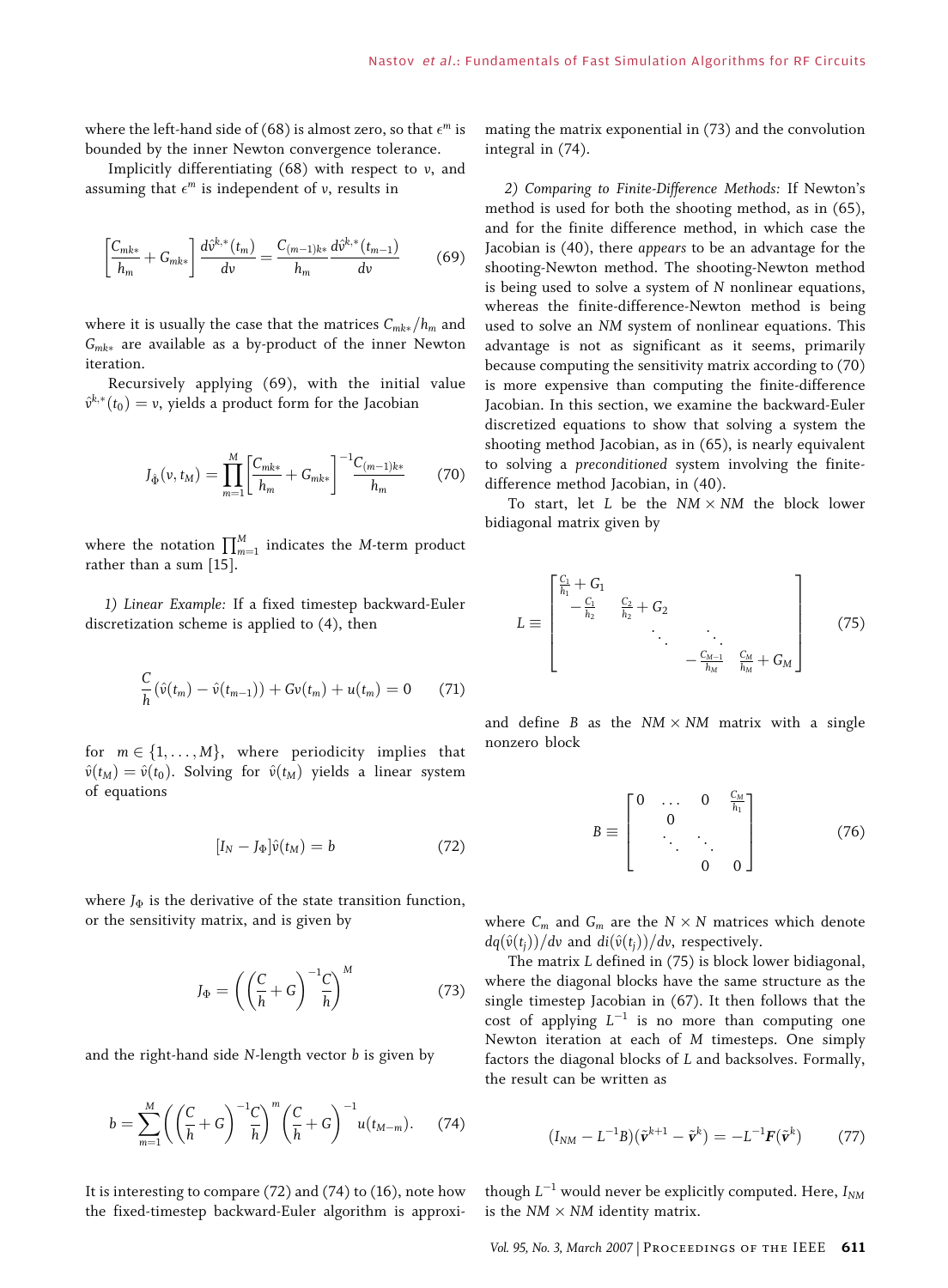

Fig. 7. Diagram of solving backward-Euler discretized finite-difference-Newton iteration equation (top picture) and solving shooting-Newton iteration equation (bottom picture). Note that for shooting method the RHS contribution at intermediate timesteps is zero, due to the inner newton iteration.

Examining (77) reveals an important feature, that  $L^{-1}B$ is an  $NM \times NM$  matrix whose only nonzero entries are in the last N columns. Specifically,

$$
(I_{NM} - L^{-1}B) = \begin{bmatrix} I_N & 0 & 0 & \dots & 0 & -P_1 \\ 0 & I_N & 0 & \dots & 0 & -P_2 \\ \vdots & \ddots & \ddots & \ddots & \vdots & \vdots \\ \vdots & \ddots & \ddots & \ddots & 0 & -P_{M-2} \\ \vdots & \ddots & \ddots & \ddots & I_N & -P_{M-1} \\ 0 & \dots & \dots & \dots & 0 & I_N - P_M \end{bmatrix}
$$
(78)

where the  $N \times N$  matrix  $P_M$  is the  $N(M - 1) + 1$  through NM rows of the last N columns of  $L^{-1}$ B. This bordered-block diagonal form implies that  $\tilde{\mathbf{v}}^{k+1} - \tilde{\mathbf{v}}^k$  in (77) can be computed in three steps. The first step is to compute  $P_M$ , the second step is to use the computed  $P_M$  to determine the last N entries in  $\tilde{\mathbf{v}}^{k+1} - \tilde{\mathbf{v}}^k$ . The last step in solving (77) is to compute the rest of  $\tilde{\mathbf{v}}^{k+1} - \tilde{\mathbf{v}}^k$  by backsolving with L.

The close relation between solving (77) and (65) can now be easily established. If L and B are formed using  $C_{mk*}$ and  $G_{mk*}$  as defined in (69), then by explicitly computing  $L^{-1}B$  it can be shown that the shooting method Jacobian  $J_{\Phi}(\hat{v}^{k}(t_0), t_M)$  is equal to  $P_M$ . The importance of this observation is that solving the shooting-Newton update equation is nearly computationally equivalent to solving a preconditioned finite-difference-Newton update (77). The comparison can be made precise if  $q(v)$  and  $i(v)$  are linear, so that the C and G matrices are independent of v, then the  $\hat{v}^{k+1}(t_M) - \hat{v}^k(t_M)$  produced by the kth iteration of Newton's method applied to the finite-difference formulation will be identical to the  $\hat{v}^{k+1}(t_M) - \hat{v}^k(t_M)$  produced by solving (65).

An alternative interpretation of the connection between shooting-Newton and finite-difference-Newton methods is to view the shooting-Newton method as a two-level Newton method [10] for solving (24). In the shooting-Newton method, if  $\hat{v}(t_m)$  is computed by using an inner Newton method to solve the nonlinear equation  $F_m$ at each timestep, starting with  $\hat{v}(t_0) = \hat{v}(t_M)$ , or equivalently if  $\hat{v}(t_m)$  is computed by evaluating  $\Phi(\hat{v}(t_M), t_m)$ , then  $F_i(\hat{v})$  in (24) will be nearly zero for  $i \in \{1, \ldots, M - 1\},$ regardless of the choice of  $\hat{v}(t_M)$ . Of course,  $\hat{\Phi}(\hat{v}(t_M), t_M)$ will not necessarily be equal to  $\hat{v}(t_M)$ ; therefore,  $F_M(\hat{v})$  will not be zero, unless  $\hat{v}(t_M) = \hat{v}(t_0)$  is the right initial condition to produce the periodic steady state. In the shooting-Newton method, an outer Newton method is used to correct  $\hat{v}(t_M)$ . The difference between the two methods can then be characterized by differences in inputs to the linearized systems, as diagrammed in Fig. 7.

3) More General Shooting Methods: Many finitedifference methods can be converted to shooting methods, but only if the underlying time discretization scheme treats the periodicity constraint by "wrappping around" a single final timepoint. For discretization schemes which satisfy this constraint, the  $M \times M$  periodic differentiation matrix, D, is lower triangular except for a single entry in the upper right-hand corner. As an example, the differentiation matrix  $D_{be}$  in (27) is lower bidiagonal except for a single entry in the upper right-hand corner. To be more precise, if

$$
D_{i,j} = 0, \quad j > i, i \neq 1, j \neq M
$$
 (79)

consider separating D into its lower triangular part,  $D<sup>L</sup>$ , and a single entry  $D_{1,M}$ . The shooting method can then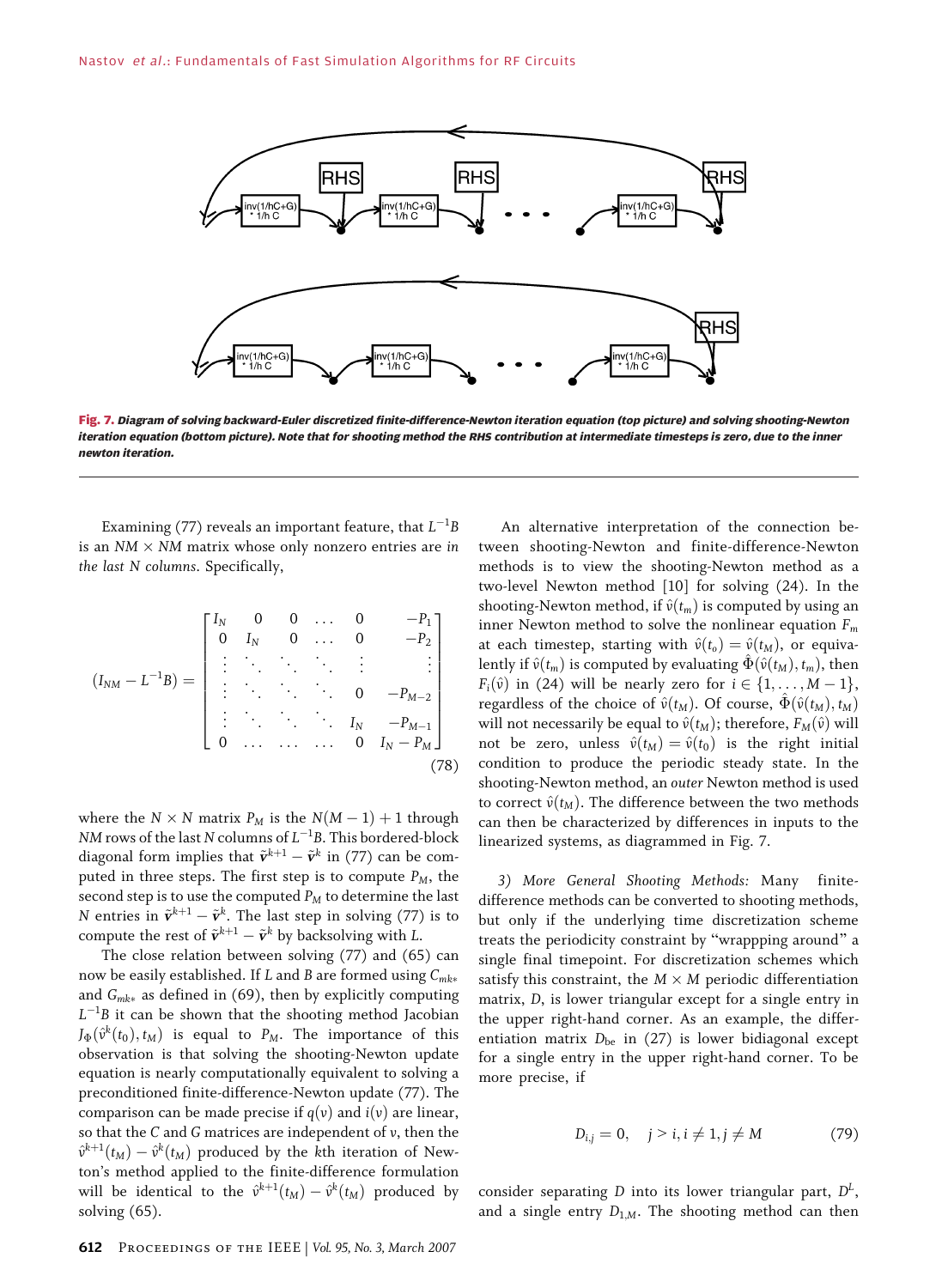be compactly described as solving the nonlinear algebriac system

$$
F(v_T) = v_T - (\vec{e}_M^T \otimes I_N)\hat{\mathbf{v}} = 0 \tag{80}
$$

for the N-length vector  $v_T$ , where  $\vec{e}_M$  an M-length vector of zeros except for unity in the Mth entry as in

$$
\vec{e}_M = \begin{bmatrix} 0 \\ \vdots \\ 0 \\ 1 \end{bmatrix} \tag{81}
$$

and  $\hat{\mathbf{v}}$  is an MN-length vector which is an implicitly defined function of  $v_T$ . Specifically,  $\hat{v}$  is defined as the solution to the system of MN nonlinear equations

$$
D^{L} \otimes I_{N} \boldsymbol{q}(\hat{\boldsymbol{v}}) + \boldsymbol{i}(\hat{\boldsymbol{v}}) + \boldsymbol{u} + (D_{1,M} \vec{e}_{1}) \otimes q(v_{T}) = 0 \quad (82)
$$

where  $\vec{e}_1$  is the M-length vector of zeros except for unity in the first entry. Perhaps the last Kronecker term generating an NM-length vector in (82) suggests that the authors have become carried away and overused the Kronecker product, as

$$
(D_{1,M}\vec{e}_1) \otimes q(v_T) = \begin{bmatrix} D_{1,M}q(v_T) \\ 0 \\ \vdots \\ 0 \end{bmatrix}
$$
 (83)

is more easily understood without the use of the Kronecker product, but the form will lend some insight, as will be clear when examining the equation for the Jacobian.

If Newton's method is used to solve (80), then note an inner Newton's method will be required to solve (82). The Jacobian associated with (80) can be determined using implicit differentiation and is given by

$$
J_{\text{shoot}}(v_T) = I_N + \left(\vec{e}_M^T \otimes I_N\right) \left(\left(D^L \otimes I_N\right) \mathcal{C} + \mathcal{G}\right)^{-1} \times \left(D_{1,M} \vec{e}_1 \otimes \frac{\partial q(v_T)}{\partial v}\right) \quad (84)
$$

where  $C$  and  $G$  are as defined in (38) and (39), and  $\sqrt{(D^L \otimes I_N)C + G}$  is a block lower triangular matrix whose inverse is inexpensive to apply.

### IV. FAST METHODS

As described in the previous section, the finite-difference basis-collocation and shooting methods all generate systems of nonlinear equations that are typically solved with the multidimensional Newton's method. The standard approach for solving the linear systems that generate the Newton method updates, as in (21), is to use sparse matrix techniques to form and factor an explicit representation of the Newton method Jacobian [6], [12]. When this standard approach is applied to computing the updates for Newton's method applied to any of the periodic steadystate methods, the cost of forming and factoring the explicit Jacobian grows too fast with problem size and the method becomes infeasible for large circuits.

It is important to take note that we explicitly mention the cost of forming the explicit Jacobian. The reason is that for all the steady-state methods described in the previous section, the Jacobians were given in an implicit form, as a combination of sums, products, and possibly Kronecker products. For the backward-Euler based shooting method, the  $N \times N$  Jacobian  $J_{\text{shoot}}$ , is

$$
J_{\text{shoot}} = I_N - \prod_{m=1}^{M} \left( \left[ \frac{C_m}{h_m} + G_m \right]^{-1} \frac{C_m}{h_m} \right) \tag{85}
$$

and is the difference between the identity matrix and a product of  $M N \times N$  matrices, each of which must be computed as the product of a scaled capacitance matrix and the inverse of a weighted sum of a capacitance and a conductance matrix. The  $NM \times NM$  finite-difference or basis-collocation Jacobians, denoted generally as  $J_{fdbc}$ , are also implicitly defined. In particular

$$
J_{\text{fdbc}} = (D \otimes I_N)\boldsymbol{C} + \boldsymbol{G} \tag{86}
$$

is constructed from an  $M \times M$  differentiation matrix D, a set of  $M N \times N$  capacitance and conductance matrices which make up the diagonal blocks of  $C$  and  $G$ , and an  $N \times N$  identity matrix.

Computing the explicit representation of the Jacobian from either (85) or (86) is expensive, and therefore any fast method for these problems must avoid explicit Jacobian construction. Some specialized methods with this property have been developed for shooting methods based on sampling results of multiperiod transient integration [25], and specialized methods have been developed for Fourier basis collocation methods which use Jacobian approximations [36]. Most of these methods have been abandoned in favor of solving the Newton iteration equation using a Krylov subspace method, such as the generalized minimum residual method (GMRES) and the quasi-minimum residual method (QMR) [9], [27].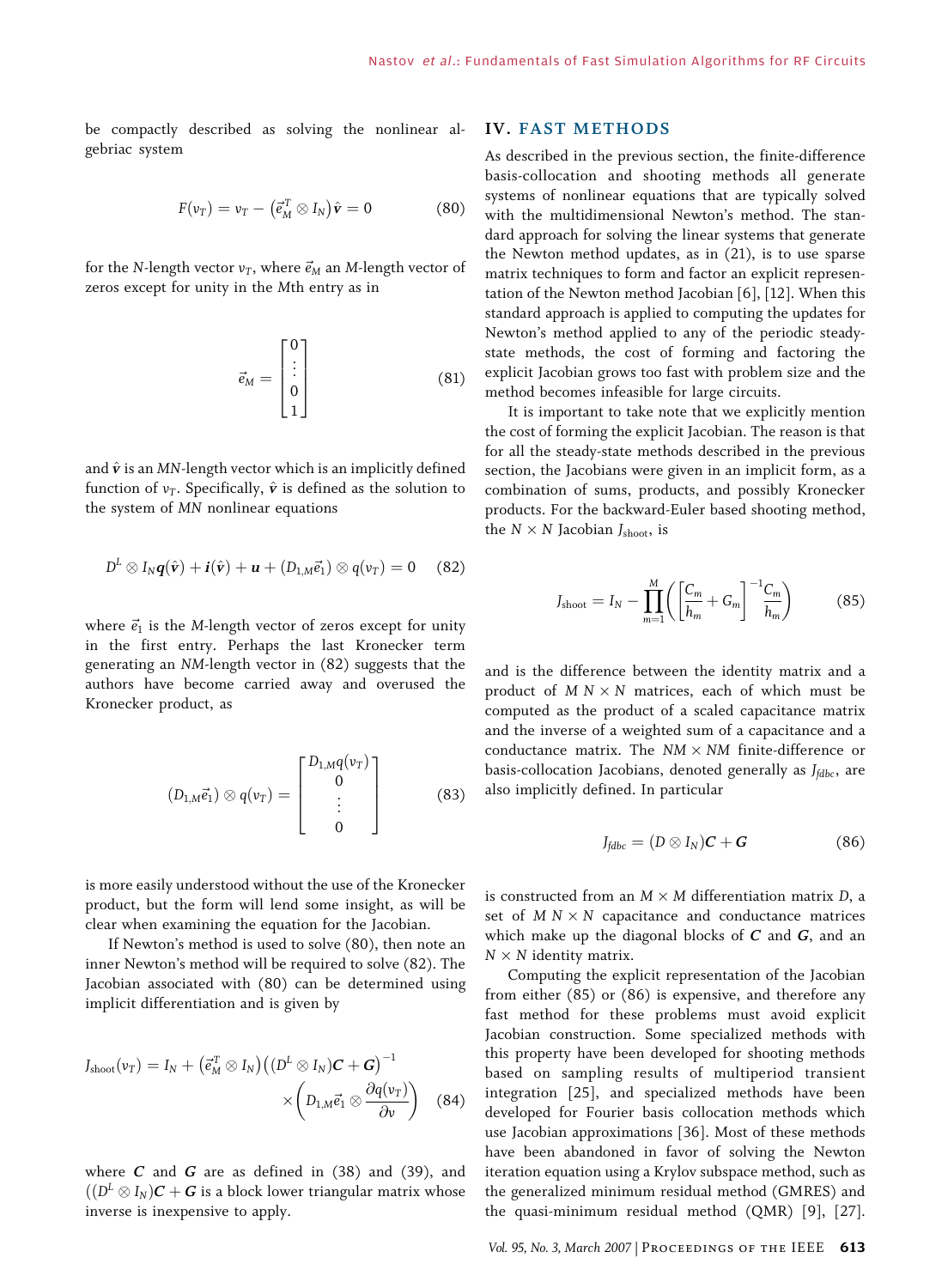When combined with good preconditioners, to be discussed subsequently, Krylov subspace methods reliably solve linear systems of equations but do not require an explicit system matrix. Instead, Krylov subspace methods only require matrix-vector products, and such products can be computed efficiently using the implicit forms of the Jacobians given above.

Claiming that Krylov subspace methods do not require explicit system matrices is somewhat misleading, as these methods converge quite slowly without a good preconditioner, and preconditioners often require that at least some of the system matrix be explicitly represented. In the following section, we describe one of the Krylov subspace methods, GMRES, and the idea of preconditioning. In the subsections that follow we address the issue of preconditioning, first demonstrating why Krylov subspace methods converge rapidly for shooting methods even without preconditioning, then describing lower triangular and averaging based preconditioning for basis-collocation and finite-difference methods, drawing connections to shooting methods when informative.

#### A. Krylov Subspace Methods

Krylov subspace methods are the most commonly used iterative technique for solving Newton iteration equations for periodic steady-state solvers. The two main reasons for the popularity of this class of iterative methods are that only matrix-vector products are required, avoiding explicitly forming the system matrix, and that convergence is rapid when preconditioned effectively.

As an example of a Krylov subspace method, consider the generalized minimum residual algorithm, GMRES [9]. A simplified version of GMRES applied to solving a generic problem is given as follows.

GMRES Algorithm for Solving  $Ax = b$ Guess at a solution,  $x^0$ . **Initialize** the search direction  $p^0 = b - Ax^0$ . Set  $k = 1$ . do { **Compute** the new search direction,  $p^k = Ap^{k-1}$ . Orthogonalize,  $p^k = p^k - \sum_{j=0}^{k-1} \beta_{k,j} p^j$ . **Choose**  $\alpha_k$  in  $x^k = x^{k-1} + \alpha_k p^k$ to minimize  $\|r^k\| = \|b - Ax^k\|.$ If  $\|r^k\|$  < tolerance<sub>gmres</sub>, return  $v^k$  as the solution. else Set  $k = k + 1$ . }

Krylov subspace methods converge rapidly when applied to matrices which are not too nonnormal and whose eigenvalues are contained in a small number of tight clusters [44]. Therefore, Krylov subspace methods converge rapidly when applied to matrices which are small perturbations from the identity matrix, but can, as an example, converge remarkably slowly when applied to a diagonal matrix whose diagonal entries are widely dispersed. In many cases,

convergence can be accelerated by replacing the original problem with a preconditioned problem

$$
PAX = Pb \tag{87}
$$

where A and b are the original system's matrix and righthand side, and P is the preconditioner. Obviously, the preconditioner that best accelerates the Krylov subspace method is  $P = A^{-1}$ , but were such a preconditioner available, no iterative method would be needed.

#### B. Fast Shooting Methods

Applying GMRES to solving the backward-Euler discretized shooting Newton iteration equation is straightforward, as multiplying by the shooting method Jacobian in (85) can be accomplished using the simple M-step algorithm as follows.

Computing  $p^k = J_{\text{shoot}} p^{k-1}$ Initialize  $p_{\text{temp}} = p^{k-1}$ For  $k = 1$  to  $M \$ **Solve**  $((C_m/h_m) + G_m)p^k = (C_m/h_m)p_{temp}$ Set  $p_{temp} = p^k$ }

Finalize  $p^k = p^{k-1} - p^k$ 

The  $N \times N$  C<sub>m</sub> and G<sub>m</sub> matrices are typically quite sparse, so each of the M matrix solutions required in the above algorithm require roughly order N operations, where  $order(\cdot)$  is used informally here to imply proportional growth. Given the order N cost of the matrix solution in this case, computing the entire matrix-vector product requires order MN operations.

Note that the above algorithm can also be used N times to compute an explicit representation of  $J_{\text{shoot}}$ , generating the explicit matrix one column at a time. To compute the ith column, set  $p^{k-1} = \vec{e}_i$ , where  $\vec{e}_i$  can be thought of as the ith unit vector or the ith column of the  $N \times N$  identity matrix. Using this method, the cost of computing an explicit representation of the shooting method Jacobian requires order  $MN^2$  operations, which roughly equals the cost of performing N GMRES iterations.

When applied to solving the shooting-Newton iteration equation, GMRES and other Krylov subspace methods converge surprisingly rapidly without preconditioning and typically require many fewer than N iterations to achieve sufficient accuracy. This observation, combined with the above analysis, implies that using a matrix-implicit GMRES algorithm to compute the shooting-Newton update will be far faster than computing the explicit shooting-Newton Jacobian.

In order to develop some insight as to why GMRES converges so rapidly when applied to matrices like the shooting method Jacobian in (85), we consider the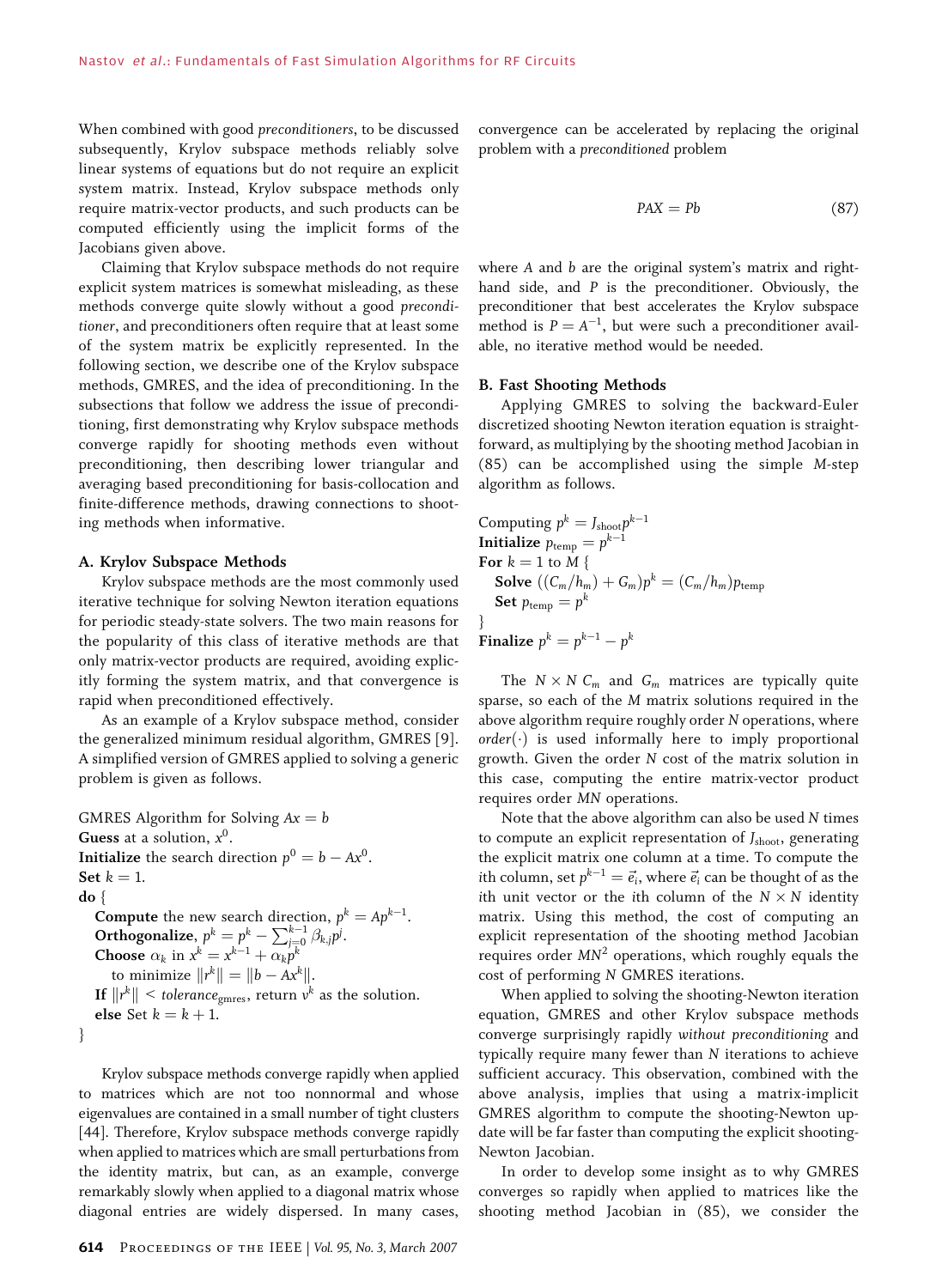linear problem (4) and assume the C matrix is invertible so that  $A = C^{-1}G$  is defined as in (15). For this linear case and a steady-state period T, the shooting method Jacobian is approximately

$$
J_{\text{shoot}} \approx I - e^{-AT}.
$$
 (88)

Since eigenvalues are continuous functions of matrix elements, any eigenproperties of  $I - e^{-AT}$  will roughly hold for J<sub>shoot</sub>, provided the discretization is accurate. In particular, using the properties of the matrix exponential implies

$$
eig(Jshoot) \approx eig(I - e^{-AT}) = 1 - e^{-\lambda_i T} \quad i \in 1, \dots n \quad (89)
$$

where  $\lambda_i$  is the ith eigenvalue of A, or in circuit terms, the inverse of the ith time constant. Therefore, if all but a few of the circuit time constants are smaller than the steadystate period T, then  $e^{-\lambda_i T} \ll 1$  and the eigenvalues of  $J_{\text{shoot}}$ will be tightly clustered near one. That there might be a few "outliers" has a limited impact on Krylov subspace method convergence.

As a demonstration example, consider applying GMRES to solving the shooting method matrix associated a 500 node RC line circuit as in Fig. 3, with one farad capacitors and 1- $\Omega$  resistors. The time constants for the circuit vary from tenths of a second to nearly 30 000 s and are plotted in Fig. 8. The error versus iteration for the

GMRES algorithm is plotted in Fig. 9 for solving the periodic steady-state equation for the RC line with three different periods. The fastest converging case is when the period is 10 000 s, as only a few time constants are larger than the period. The convergence of GMRES is slower when the period is 1000, as more of the time constants are larger than the period. And as one might have predicted, the GMRES algorithm requires dozens of iterations when the period is 100, as now there are then dozens of time constants much longer than the period.

1) Results: In this section, we present experimental results for the performance of three methods for solving the shooting-Newton update equations: direct factorization or Gaussian elimination, explicit GMRES, and matriximplicit GMRES.

Table 1 contains a comparison of the performance of the three equation solvers in an implementation of a shooting-Newton method in a prototype circuit simulator. The test examples includes: xtal, a crystal filter; mixer is a small GaAs mixer; dbmixer is a double balanced mixer; lmixer is a large bipolar mixer; cheby is an active filter; and scf is a relatively large switched capacitor filter. The second column in Table 1 lists the number of equations in each circuit. The third column represents the number of oneperiod transient analyses that were necessary to achieve steady state using the shooting-Newton method. The fourth, fifth, and sixth columns represent, respectively, the time in seconds to achieve steady state using Gaussian elimination, explicit GMRES, and the matrix-implicit form. All the results were obtained on a HP712/80



Fig. 8. Time constants for 500 node RC line.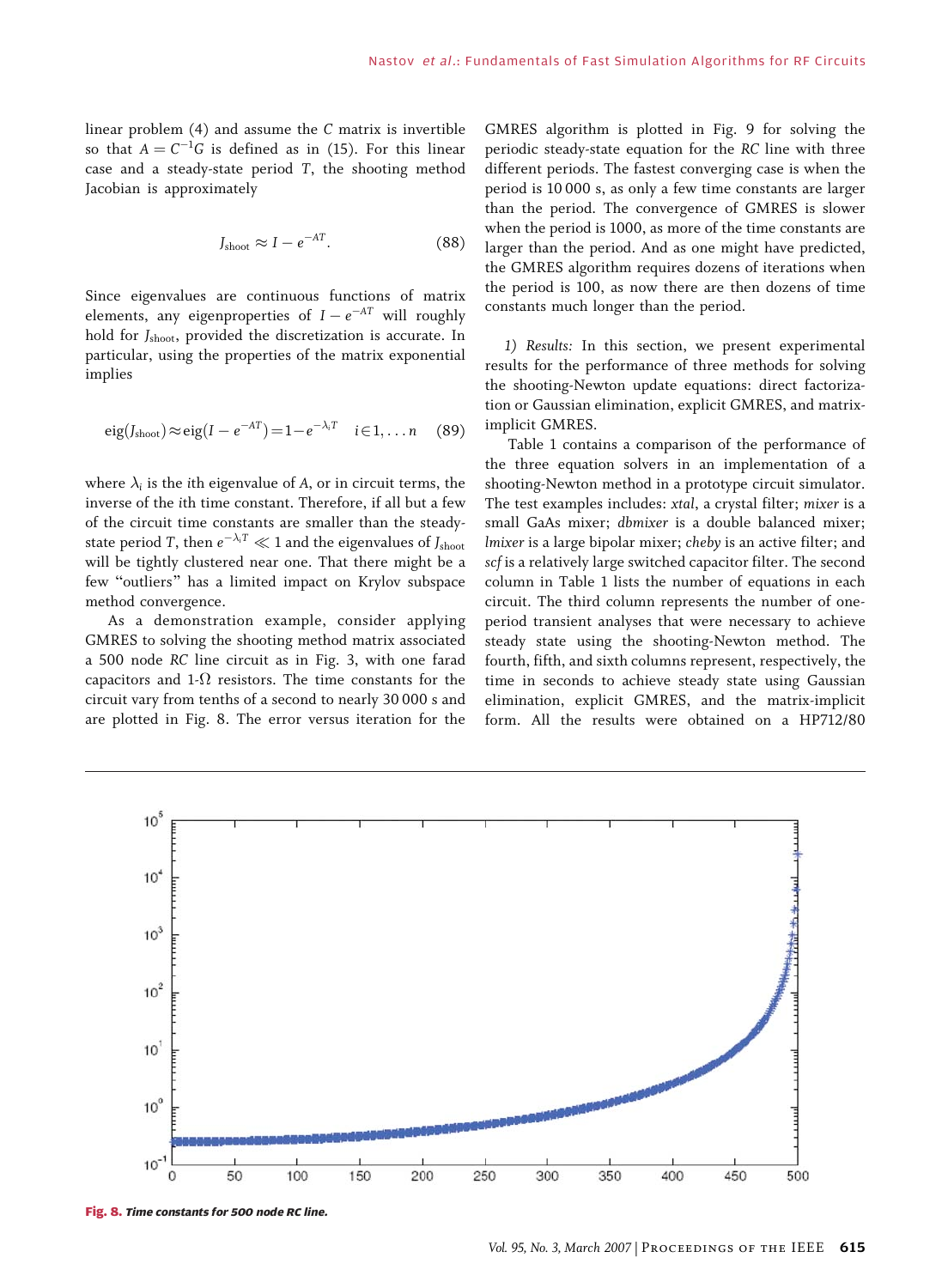

Fig. 9. Error versus iteration for GMRES,  $\times$  for 100-s period,  $o$  for 1000-s period, and  $*$  for a 10 000-s period.

workstation. The seventh column demonstrates the effectiveness of the matrix-implicit approach, listing the speedup obtained with respect to the Gaussian-elimination method. Note that the speed-up over the explicit GMRES algorithm would be similar for the size examples examined.

2) Lower Triangular Preconditioners: The fast shooting methods can be extended to any finite-difference discretization method that admits a shooting method, but the simpliest approach to describing the extension is to first consider a lower triangular preconditioner for a finitedifference or basis-collocation method. Given a differentiation matrix D, consider separating D into a lower triangular matrix  $D<sup>L</sup>$  and strictly upper triangular matrix  $D^U$  where

$$
D_{i,j}^{L} = 0, \quad j > i \tag{90}
$$

$$
D_{i,j}^L = D_{i,j}, \quad j \leq i \tag{91}
$$

Table 1 Comparison of Different Shooting Method Schemes

| circuit | eqns | it             | <b>GE</b> | <b>GMRES</b> | MI    | <b>GE/MI</b> |
|---------|------|----------------|-----------|--------------|-------|--------------|
| xtal    | 29   | 3              | 0.50      | 0.50         | 0.39  | 1.28         |
| mixer   | 24   | 4              | 1.85      | 1.74         | 1.20  | 1.54         |
| dhmixer | 100  | $\overline{4}$ | 4.15      | 4.07         | 1.34  | 3.09         |
| lmixer  | 126  | 3              | 3.72      | 3.63         | 1.03  | 3.61         |
| cheby   | 237  | 4              | 23.39     | 21.97        | 3.01  | 7.96         |
| scf     | 377  | 6              | 2962      | 2954         | 281.4 | 10.52        |

616 Proceedings of the IEEE | Vol. 95, No. 3, March 2007

and

$$
D_{i,j}^U = 0, \quad j \leq i \tag{92}
$$

$$
D_{i,j}^U = D_{i,j}, \quad j > i. \tag{93}
$$

Rewriting the finite-difference or basis-collocation Jacobian as

$$
J_{\text{fdbc}} = ((D^L + D^U) \otimes I_N)C + G \qquad (94)
$$

suggests a preconditioner after noting that

$$
(D^L \otimes I_N)C + G \qquad (95)
$$

is a block lower triangular matrix whose inverse is easily applied. Using the inverse of (95) as a preconditioner yields

$$
J_{\text{precond}} = I_{NM} + ((D^L \otimes I_N)C + G)^{-1}((D^U \otimes I_N)C + G).
$$
 (96)

As noted for backward-Euler in (78), if  $D^U$  has its only nonzero at  $D_{1,M}$  (only one point wraps around), then the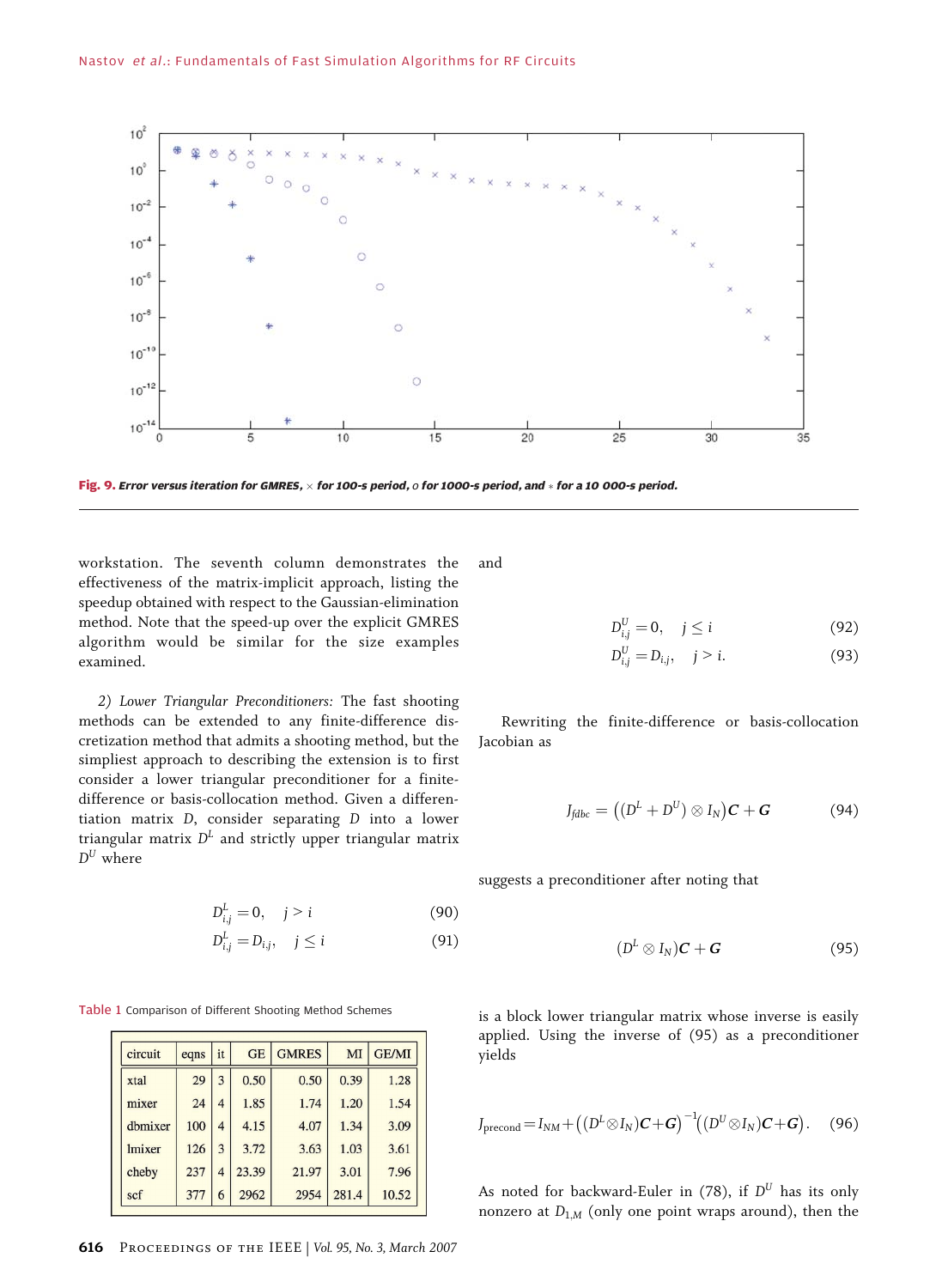preconditioned system will have a bordered block diagonal form

$$
J_{\text{precond}} = \begin{bmatrix} I_N & 0 & 0 & \dots & 0 & -P_1 \\ 0 & I_N & 0 & \dots & 0 & -P_2 \\ \vdots & \ddots & \ddots & \ddots & \vdots & \vdots \\ \vdots & \ddots & \ddots & \ddots & 0 & -P_{M-2} \\ \vdots & \ddots & \ddots & \ddots & I_N & -P_{M-1} \\ 0 & \dots & \dots & \dots & 0 & I_N - P_M \end{bmatrix}
$$
(97)

where the  $N \times N$  matrix  $-P_M$  is the  $N(M-1) + 1$  through NM rows of the last N columns of

$$
((DL \otimes IN)C + G)-1((DU \otimes IN)C + G).
$$
 (98)

In particular,  $I_N - P_M$  will be precisely the general shooting method matrix given in (84).

In the case when the differencing scheme admits a shooting method, the preconditioned system will usually have its eigenvalues tightly clustered about one. To see this, consider the structure of (97). Its upper block diagonal form implies that all of its eigenvalues are either one, due to the diagonal identity matrix blocks, or the eigenvalues of the shooting method matrix, which have already been shown to cluster near one.

3) Averaging Preconditioners: Before describing preconditioners for the general finite-difference or basiscollocation Jacobians in (40) or (52), we consider finite-difference or basis-collocation applied to the linear problem in (4). The periodic steady-state solution can be computed by solving the  $MN \times MN$  linear system

$$
(D \otimes C + I_M \otimes G)\hat{\mathbf{v}} = \mathbf{u}
$$
 (99)

where D is the differentiation matrix for the selected method. Explicitly forming and factoring  $(D \otimes C + I_M \otimes G)$ can be quite computationally expensive, even though C and G are typically extremely sparse. The problem is that the differentation matrix D can be dense and the matrix will fill in substantially during sparse factorization.

A much faster algorithm for solving (99) which avoids explicitly forming  $(D \otimes C + I_M \otimes G)$  can be derived by making the modest assumption that D is diagonalizable as in

$$
D = S\lambda S^{-1} \tag{100}
$$

where  $\lambda$  is the  $M \times M$  diagonal matrix of eigenvalues and S is the  $M \times M$  matrix of eigenvectors [41]. Using the eigendecompostion of D in (99) leads to

$$
((S\lambda S^{-1})\otimes C + (SIMS^{-1})\otimes G)\hat{\mathbf{v}} = \mathbf{u}.
$$
 (101)

Using the Kronecker product property [29]

$$
(AB) \otimes (CD) = (A \otimes C)(B \otimes D) \tag{102}
$$

and then factoring common expressions in (101) yields

$$
((S\otimes I_N)(\lambda\otimes C+I_M\otimes G)(S^{-1}\otimes I_N))\hat{\mathbf{v}}=\mathbf{u}.\qquad(103)
$$

Solving (103) for  $\hat{\mathbf{v}}$ 

$$
\hat{\mathbf{v}} = ((S^{-1} \otimes I_N)^{-1} (\lambda \otimes C + I_M \otimes G)^{-1} (S \otimes I_N)^{-1}) \mathbf{u}.
$$
\n(104)

The Kronecker product property that if A and B are invertible square matrices

$$
(A \otimes B)^{-1} = (A^{-1} \otimes B^{-1})
$$
 (105)

can be used to simplify (104)

$$
\hat{\mathbf{v}} = ((S \otimes I_N)(\lambda \otimes C + I_M \otimes G)^{-1}(S^{-1} \otimes I_N))\mathbf{u} \quad (106)
$$

where  $(\lambda \otimes C + I_M \otimes G)^{-1}$  is a block diagonal matrix given by

$$
\begin{bmatrix}\n(\lambda_1 C + G)^{-1} & 0 & 0 & \dots & 0 \\
0 & (\lambda_2 C + G)^{-1} & 0 & \dots & 0 \\
& & \ddots & & \\
& & & \ddots & \\
0 & 0 & \dots & 0 & (\lambda_M C + G)^{-1}\n\end{bmatrix}
$$
\n(107)

To compute  $\hat{v}$  using (106) requires a sequence of three matrix-vector multiplications. Multiplying by  $(S^{-1} \otimes I_N)$ and  $(S \otimes I_N)$  each require NM<sup>2</sup> operations. As (107) makes clear, multiplying by  $(\lambda \otimes C + I_M \otimes G)^{-1}$  is M times the cost of applying  $(\lambda_1 C + G)^{-1}$ , or roughly order MN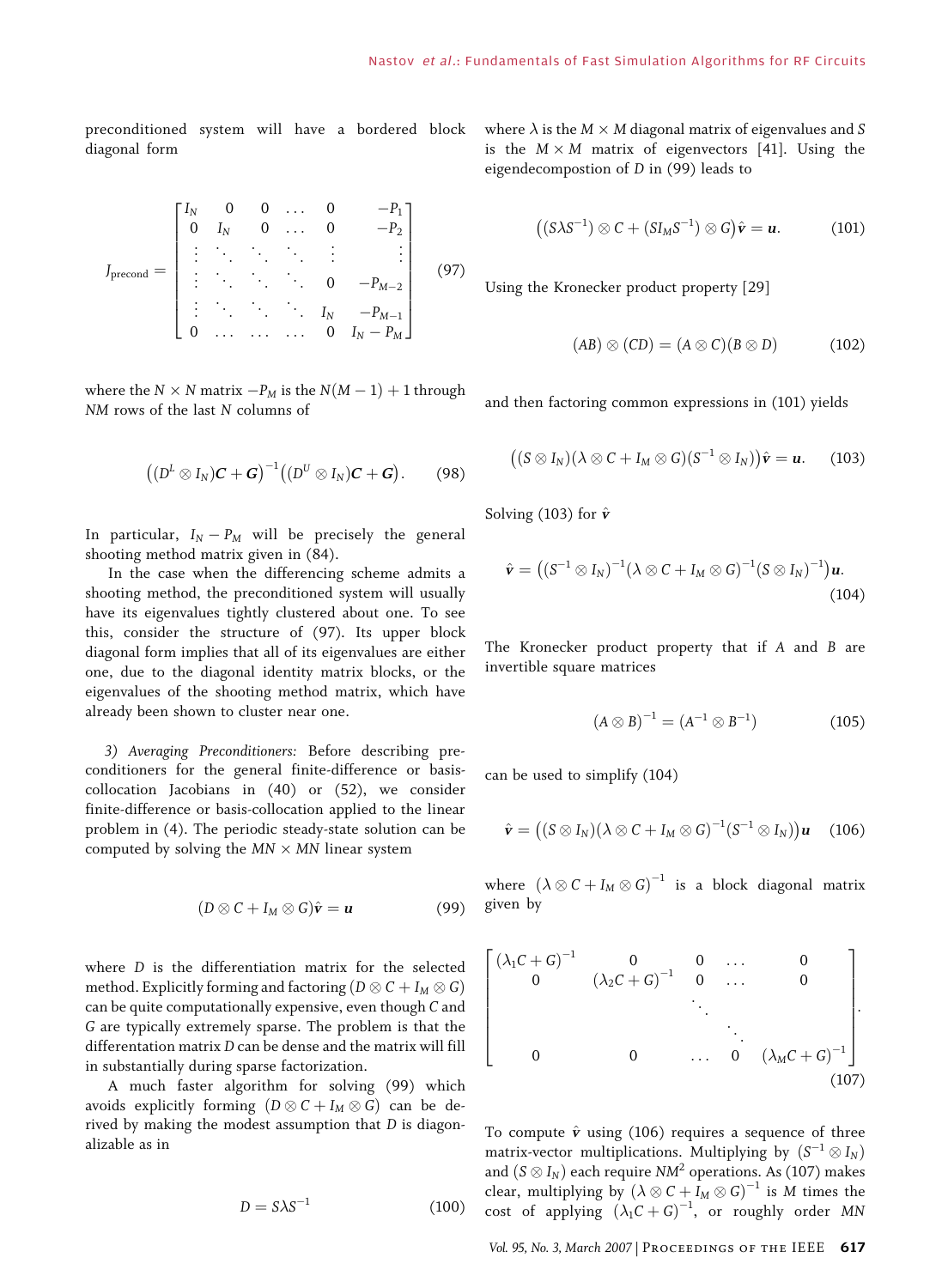operations as C and G are typically very sparse. The resulting solution algorithm therefore requires

$$
\operatorname{order}(M^3) + 2NM^2 + \operatorname{order}(MN) \tag{108}
$$

operations. The first term in (108) is the cost of eigendecomposing D, the second term is the cost of multiplying by  $(S^{-1} \otimes I_N)$  and  $(S \otimes I_N)$ , and third term is associated with the cost of factoring and solving with the sparse matrices  $(\lambda_m C + G)$ . The constant factors associated with the third term are large enough that it dominates unless the number of timepoints, M, is quite large.

It should be noted that if D is associated with a periodized fixed timestep multistep method, or with a basis-collocation method using Fourier series, then D will be circulant. For circulant matrices,  $S$  and  $S^{-1}$  will be equivalent to the discrete Fourier transform matrix and its inverse [28]. In these special cases, multiplication by S and  $S^{-1}$  can be performed in order MlogM operations using the forward and inverse fast Fourier transform, reducing the computational cost of (106) to

$$
order(MlogM) + order(NMlogM) + order(MN)
$$
 (109)

which is a substantial improvement only when the number of discretization timepoints or basis functions is quite large.

4) Extension to the Nonlinear Case: For finite-difference and basis collocation methods applied to nonlinear problems, the Jacobian has the form

$$
J_{\text{fdbc}}(\mathbf{v}) = (D \otimes I_N)\mathbf{C} + \mathbf{G} \tag{110}
$$

where  $C$  and  $G$  are as defined in (38) and (39). In order to precondition  $J_{\text{fdbc}}$ , consider computing averages of the individual  $C_m$  and  $G_m$  matrices in the M diagonal blocks in  $C$  and  $G$ . Using these  $C_{\text{avg}}$  and  $G_{\text{avg}}$  matrices in (110) results in a decomposition

$$
J_{\text{fdbc}}(\mathbf{v}) = (D \otimes C_{\text{avg}} + I_M \otimes G_{\text{avg}}) + ((D \otimes I_N) \Delta \mathbf{C} + \Delta \mathbf{G})
$$
(111)

where  $\Delta C = C - (I_M \otimes C_{\text{avg}})$  and  $\Delta G = G - (I_M \otimes G_{\text{avg}})$ . To see how the terms involving  $C_{\text{avg}}$  and  $C$  in (111) were derived from (110), consider a few intermediate steps. First, note that by the definition of  $\Delta C$ 

$$
(D \otimes I_N)\mathcal{C} = (D \otimes I_N)(I_M \otimes C_{avg}) + \Delta C) \tag{112}
$$

which can be reorganized as

$$
(D \otimes I_N)\mathcal{C} = (D \otimes I_N)(I_M \otimes C_{\text{avg}}) + (D \otimes I_N)\Delta\mathcal{C}.
$$
 (113)

The first term on the right-hand side of (113) can be simplified using the reverse of the Kronecker property in (102). That is

$$
(D \otimes I_N)(I_M \otimes C_{\text{avg}}) = (DI_M \otimes I_N C_{\text{avg}}) = (D \otimes C_{\text{avg}}) \quad (114)
$$

where the last equality follows trivially from the fact that  $I_M$  and  $I_N$  are identity matrices. The result needed to derive (111) from (110) is then

$$
(D \otimes I_N)\mathcal{C} = (D \otimes C_{\text{avg}}) + (D \otimes I_N)\Delta\mathcal{C}.
$$
 (115)

Though (111) is somewhat cumbersome to derive, its form suggests preconditioning using  $(D \otimes C_{avg} + I_M \otimes$  $(G_{avg})^{-1}$ , which, as shown above, is reasonbly inexpensive to apply. The preconditioned Jacobian is then

$$
(D \otimes C + I_M \otimes G)^{-1} J_{\text{fdbc}}(\mathbf{v}) = I + \Delta_{DCG} \tag{116}
$$

where

$$
\Delta_{DCG} = (D \otimes C + I_M \otimes G)^{-1}((D \otimes I_N)\Delta C + \Delta G). \quad (117)
$$

If the circuit is only mildly nonlinear, then  $\Delta_{DCG}$  will be small, and the preconditioned Jacobian in (117) will close to the identity matrix and have tightly clustered eigenvalues. As mentioned above, for such a case a Krylovsubspace method will converge rapidly.

5) Example Results: In this section, we present some limited experimental results to both demonstrate the reduction in computation time that can be achieved using matrix-implicit iterative methods and to show the effectiveness of the averaging preconditioner.

In Table 2, we compare the megaflops required for different methods to solve the linear system associated with a Fourier basis-collocation scheme. We compare Gaussian elimination (GE), preconditioned explicit GMRES (GMRES), and matrix implicit GMRES (MI). Megaflops rather than CPU time are computed because our implementations are not uniformly optimized. The example used to generate the table is a distortion analysis of a 31-node CMOS operational transconductance amplifier. Note that for a 32 harmonic simulation, with 2232 unknowns, the matrix-implicit GMRES is more than ten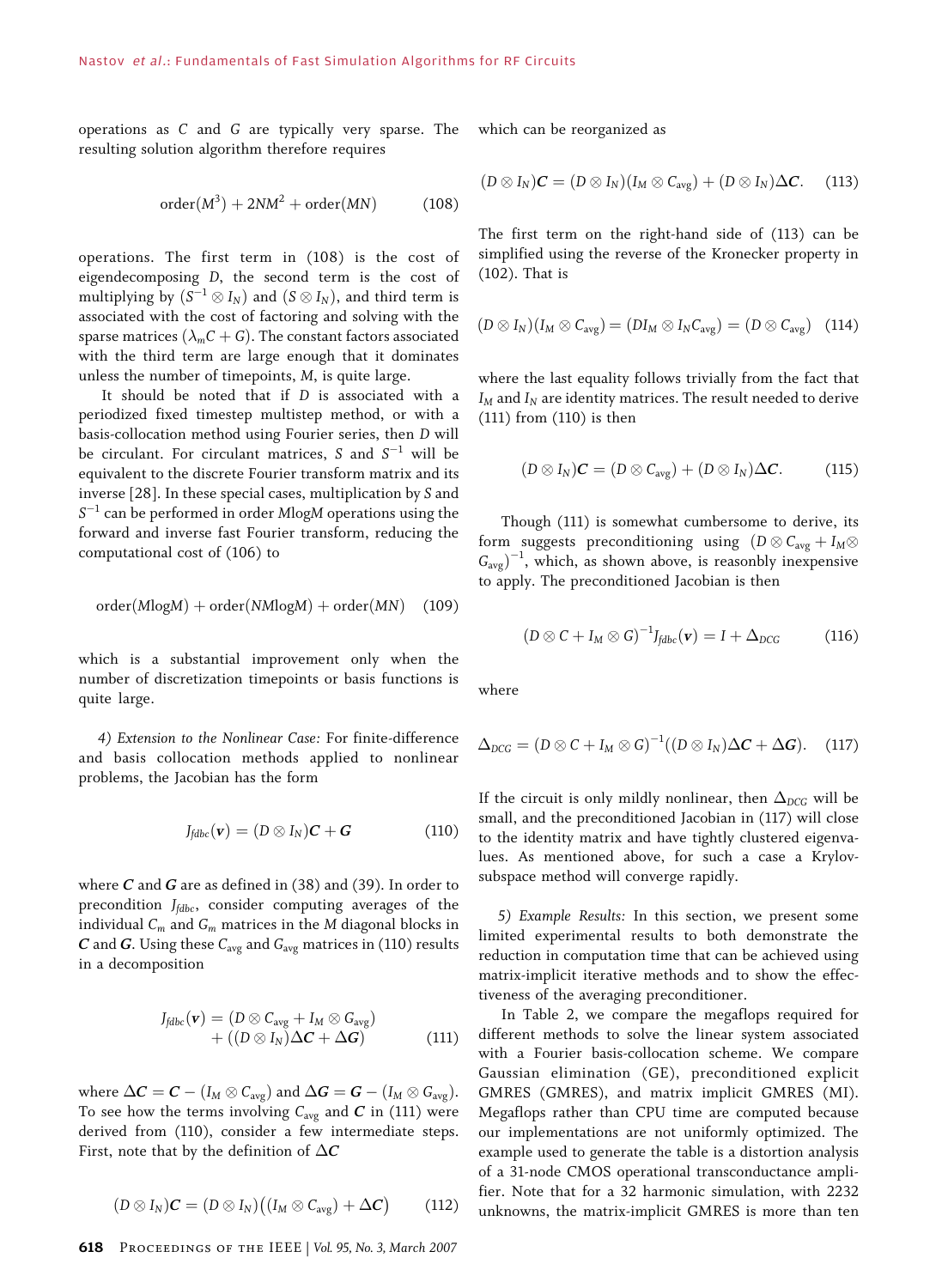Table 2 Megaflops Required by Different Techniques Single-Frequency Distortation Analysis of a Nonlinear 31-Node Operational Transconductance Amplifier

| num harms | <b>GE</b> | <b>GMRES</b> | MI    |
|-----------|-----------|--------------|-------|
| 4         | 2.62      | 13.00        | 9.43  |
| 8         | 20.60     | 28.87        | 15.89 |
| 16        | 159.65    | 110.52       | 32.19 |
| 32        | 1280.50   | 561.79       | 81.93 |

times faster than Gaussian elimination and five times faster than explicit GMRES.

In Table 3, we examine the effectiveness of the averaging preconditioner, again for the example of distortion analysis of an CMOS amplifier. As the table shows, the number of GMRES iterations required to solve the linear system is reduced by a factor of four when preconditioning is used.

#### C. Remarks

The derivations and analyses lead to three observations about preconditioning.

- 1) Shooting-Newton methods do not need preconditioners.
- 2) Averaging preconditioners are effective for nearly linear problems.
- 3) Lower-triangular preconditioners are effective when *D* is almost lower triangular.

Unfortunately, the above three observations do not cover an important case. If Fourier basis collocation methods are used on highly nonlinear problems, then D is dense and not nearly lower triangular, and the averaging preconditioners are not always effective. Fourier basis collocation methods are very commonly used, so a number of strategies have been employed which make use of frequency domain interpretations to enhance the averaging preconditioners [5], [6], [11], [20], [21]. Another alternative that has met with limited recent success is to use the lower triangular preconditioner for a nearly lower triangular differentiation matrix as a preconditioner for the Jacobian associated with a dense differention matrix. The idea is that if both matrices accurately represent differentiation, one can precondition the other, an idea

#### **REFERENCES**

- [1] L. Nagel and R. Rohrer, "Computer analysis of nonlinear circuits, excluding radiation (CANCER)," IEEE J. Solid State Circuits, Aug. 1971.
- [2] L. Zadeh and C. Desoer, Linear System Theory. New York: McGraw-Hill, 1963.
- [3] L. Chua, C. Desoer, and E. Kuh, Linear and Nonlinear Circuits. New York: McGraw-Hill, 1987.
- [4] A. Ushida, L. Chua, and T. Sugawara, "A substitution algorithm for solving nonlinear

circuits with multifrequency components," Int. J. Circuit Theory Applic., vol. 15, 1987.

- [5] P. Heikkilä, "Object-Oriented approach to numerical circuit analysis," Ph.D. dissertation, Helsinki Univ. Technology, Helsinki, Jan. 1992.
- [6] K. Kundert, J. White, and A. Sangiovanni-Vincentelli, Steady-State Methods for Simulating Analog and Microwave Circuits. Boston, MA: Kluwer, 1990.
- [7] R. Gilmore and M. Steer, "Nonlinear circuit analysis using the method of harmonic balance-A review of the art. Part I-Introductory concepts," Int. J.

Table 3 Results From Single-Frequency Distortation Analysis of a Nonlinear 31-Node Operational Transconductance Amplifier. Note the Increase in Number of Iterations With Number of Harmonics Without Preconditioning

| num harms | <b>GMRES</b> Iters | <b>Precond Iters</b> |  |
|-----------|--------------------|----------------------|--|
| 10        | 139                | 41                   |  |
| 14        | 155                | 48                   |  |
| 18        | 159                | 49                   |  |
| 20        | 173                | 47                   |  |
| 32        | 200                | 41                   |  |

that first appeared in the partial differential equation literature [19], [22], [47].

# V. CONCLUSION

Although this paper is focused on periodic steady-state analysis, most RF communication circuit problems require multitone, noise, and autonomous oscillator analysis. For example, mixers used for down conversion generate sum and difference frequencies that can be separated by several orders of magnitude. For this reason, the newest work in this area is applying matrix-implicit iterative techniques to accelerating multitone and noise problems using multitone harmonic balance [11], linear time-varying noise analysis [38], [39], frequency-time techniques [6], multitime PDE methods [24], and even wavelets [45]. It is hoped that novice researchers will find our attempt at a comprehensive treatment of the basics of periodic steady-state methods a helpful introduction to this rapidly evolving field.  $\blacksquare$ 

# Acknowledgment

The authors would like to thank A. El-Fadel, K. Gullapalli, R. Melville, P. Feldmann, C. S. Ong, D. Ramaswamy, J. Roychowdhury, M. Steer, D. Sharrit, and Y. Thodesen for many valuable discussions over the years. They would also like to thank J. Phillips and M. Tsuk for patiently convincing them of the value of the Kronecker product abstraction and would particularly like to thank Dr. Tsuk for his thorough proofreading of this manuscript.

> Microwave Millimeter Wave Computer Aided Engineering, vol. 1, no. 1, 1991.

- [8] M. Okumura, H. Tanimoto, T. Itakura, and T. Sugawara, "Numerical noise analysis for nonlinear circuits with a periodic large signal excitation including cyclostationary noise sources," IEEE Trans. Circuits Systems-I Fundamental Theory Applic., vol. 40, no. 9, pp. 581–590, Sep. 1993.
- [9] Y. Saad and M. H. Schultz, "GMRES: A generalized minimal residual algorithm for solving nonsymmetric linear systems," SIAM J. Scientific Statistical Computing, vol. 7, pp. 856–869, Jul. 1986.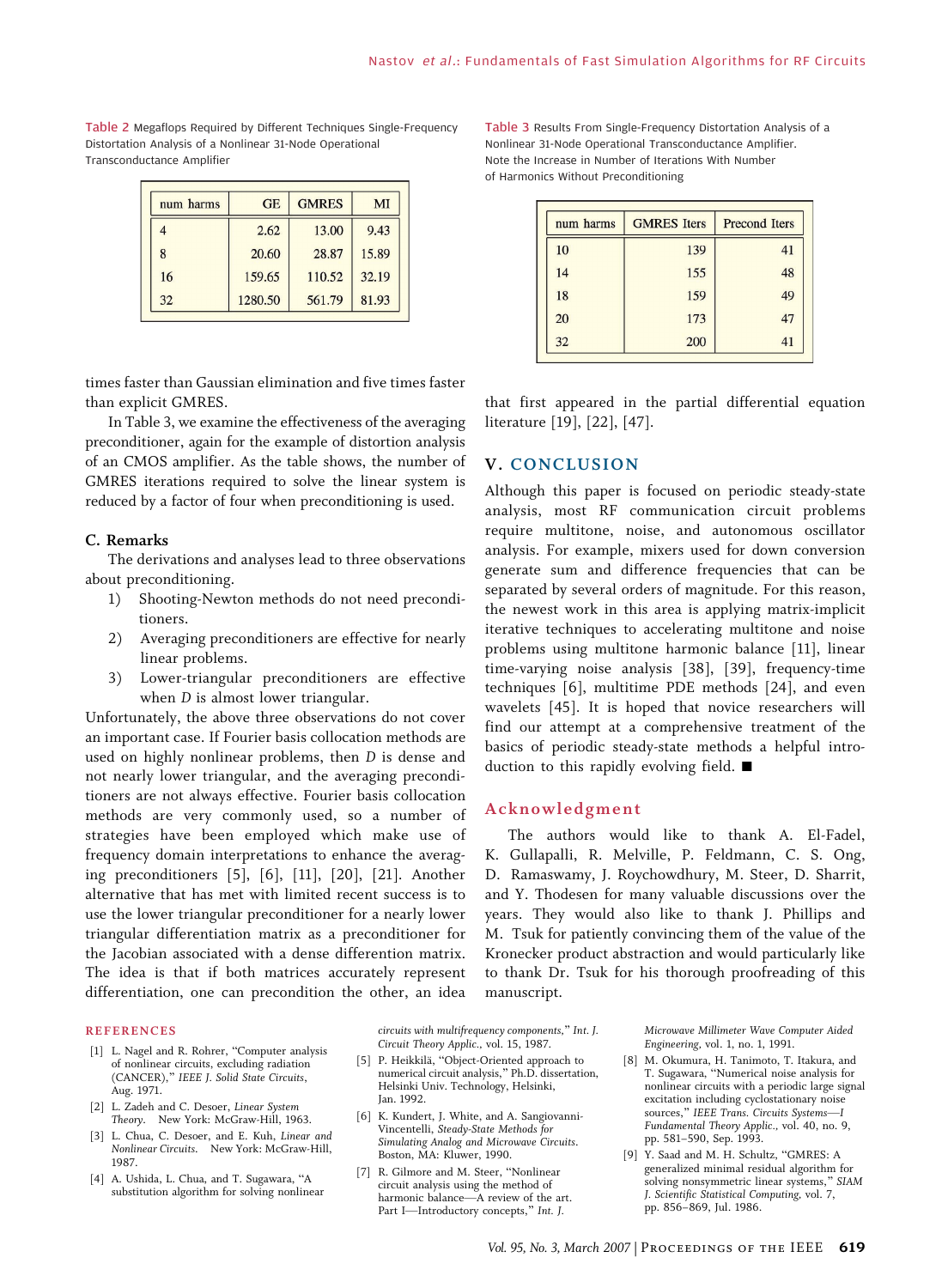- [10] N. Rabbat, A. Sangiovanni-Vincentelli, and H. Hsieh, "A multilevel Newton algorithm with macromodeling and latency for the analysis of large-scale non-linear circuits in the time domain," IEEE Trans. Circuits Syst., vol. 9, no. 1979, pp. 733–741.
- [11] R. Melville, P. Feldmann, and J. Roychowdhury, BEfficient multi-tone distortion analysis of analog integrated circuits," in Proc. IEEE Custom Integrated Circuits Conf., May 1995.
- [12] L. T. Watson, Appl. Math. Comput., vol. 5, no. 1979, pp. 297–311.
- [13] R. Telichevesky, K. S. Kundert, and J. K. White, BEfficient steady-state analysis based on matrix-free Krylov-subspace methods," in Proc. Design Automation Conf., Santa Clara, CA, Jun. 1995.
- [14] H. Keller, Numerical Solution of Two Point Boundary-Value Problems. Philadelphia, PA: SIAM, 1976.
- [15] T. J. Aprille and T. N. Trick, "Steady-state analysis of nonlinear circuits with periodic inputs," Proc. IEEE, vol. 60, no. 1, pp. 108–114, Jan. 1972.
- [16] J. P. Boyd, Chebyshev and Fourier Spectral Methods. New York: Springer-Verlag, 1989.
- [17] D. Gottlieb and S. Orszag, Numerical Analysis of Spectral Methods: Theory and Applications. Philadelphia, PA: SIAM, 1977.
- [18] J. Stoer and R. Burlisch, Introduction to Numerical Analysis. New York: Springer.
- [19] C. Canuto, M. Y. Hussaini, A. Quarteroni, and T. A. Zang, Spectral Methods in Fluid Mechanics. New York: Springer-Verlag, 1987.
- [20] B. Troyanovsky, Z. Yu, L. So, and R. Dutton, "Relaxation-based harmonic balance technique for semiconductor device simulation," in Proc. Int. Conf. Computer-Aided Design, Santa Clara, CA, Nov. 1995.
- [21] M. M. Gourary, S. G. Rusakov, S. L. Ulyanov, M. M. Zharov, K. Gullapalli, and<br>B. J. Mulvaney, ''The enhancing of efficiency of the harmonic balance analysis by adaptation of preconditioner to circuit nonlinearity, Asia and South Pacific Design Automation Conf. (ASP-DAC'00), p. 537.
- [22] F. Veerse, "Efficient iterative time preconditioners for harmonic balance RF

**ABOUT THE AUTHORS** 

Ognen Nastov, photograph and biography not available at the time of publication.

Rircardo Telichevesky (Member, IEEE) received the B.S. degree in electrical engineering from the Universidade Federal do Rio Grande do Sul, Brazil, in 1985, the M.S. degree in electrical engineering from the Technion, Israel, in 1988, and the Ph.D. degree in electrical engineering and computer science from the Massachusetts Institute of Technology, Cambridge, in 1994.



He specialized in computer architectures and numerical simulation. He is the Principal Re-

searcher at Kineret Design Automation, Santa Clara, CA, working in the simulation of analog and mixed signal systems. He played a key role in the development of Cadence's SpectreRF and Spectre simulator. He also worked in the modeling and real-time simulation of physics-based mechanical systems for virtual environments at Xulu Entertainment, Inc. His current research interests include numerical algorithms and efficient data structures for analog, RF, mixed signal, and system level simulation, and its interoperability with other tools in the design flow.

circuit simulation," in Proc. Int. Conf. Computer-Aided Design (ICCAD '03), p. 251.

- [23] H. G. Brachtendorf, G. Welsch, R. Laur, and A. Bunse-Gerstner, "Numerical steady state analysis of electronic circuits driven by multi-tone signals," Electrical Eng., vol. 79, pp. 103–112, 1996.
- [24] J. Roychowdhury, "Analyzing circuits with widely separated time scales using numerical PDE methods," IEEE Trans. Circuits Systems I: Fundamental Theory Applic., vol. 48, no. 5, pp. 578–594, 2001.
- [25] S. Skelboe, "Computation of the periodic steady-state response of nonlinear networks by extrapolation methods," IEEE Trans. Cts. Syst., vol. CAS-27, pp. 161–175, 1980.
- [26] V. Rizzoli and A. Neri, "State of the art and present trends in nonlinear microwave CAD techniques," IEEE Trans. Microwave Theory Tech., vol. 36, no. 2, pp. 343–365, Feb. 1988.
- [27] R. W. Freund, G. H. Golub, and N. M. Nachtigal, "Iterative solution of linear systems," Acta Numerica, pp. 57-100, 1991.
- [28] C. V. Loan, Computational Frameworks for the Fast Fourier Transform. Philadelphia, PA: SIAM, 1992.
- [29] L. L. Whitcomb, Notes on Kronecker Products. [Online]. Available: spray.me.jhu.edu/ llw/courses/me530647/kron\_1.pdf.
- [30] P. Feldmann, R. C. Melville, and D. Long, "Efficient frequency domain analysis of large nonlinear analog circuits," in Proc. IEEE CICC, May 1996.
- [31] K. Kundert, J. White, and A. Sangiovanni-Vincentelli, "A mixed frequency-time approach for distortion analysis of switching filter circuits," IEEE J. Solid-State Cts., vol. 24, no. 2, pp. 443–451, Apr. 1989.
- [32] C. W. Gear, Numerical Initial Value Problem in Ordinary Differential Equations. Englewood Cliffs, NJ: Prentice-Hall, 1971.
- [33] K. S. Kundert, The Designer's Guide to SPICE and Spectre. Boston, MA: Kluwer, 1995.
- [34] D. Feng, J. Phillips, K. Nabors, K. Kundert,<br>and J. White, "Efficient computation of quasiperiodic circuit operating conditions via a mixed frequency/time approach," in Proc. 36th Design Automation Conf., Jun. 1999.
- [35] J. Chen, D. Feng, J. Phillips, and K. Kundert, Simulation and modeling of intermodulation distortion in communication circuits," in Proc. IEEE Custom Integrated Circuits Conf., May 1999.
- [36] K. Kundert, "Introduction to RF simulation and its application," J. Solid-State Circuits, vol. 34, no. 9, Sep. 1999.
- [37] Y. Thodeson and K. Kundert, "Parametric harmonic balance," in Proc. IEEE MTT-S Int. Microwave Symp. Dig., Jun. 1996.
- [38] R. Telichevesky, K. S. Kundert, and J. K. White, "Efficient AC and noise analysis of two-tone RF circuits," in Proc. 33rd Design Automation Conf., Jun. 1996.
- [39] J. Roychowdhury, D. Long, and P. Feldmann, BCyclostationary noise analysis of large RF circuits with multi-tone excitations," IEEE J. Solid-State Circuits, Mar. 1998.
- [40] R. Telichevesky, K. Kundert, I. El-Fadel, and J. White, "Fast simulation algorithms for RF<br>circuits," in Proc. IEEE Custom Integrated Circuits Conf., May 1996.
- [41] J. Phillips and B. Yang, "A multi-interval Chebyshev collocation method for efficient high-accuracy RF circuit simulation," in Proc. 37th ACM/IEEE Design Automation Conf. (DAC 2000), Los Angeles, CA, Jun. 2000, pp. 178–183.
- [42] K. Mayaram, D. C. Lee, S. Moinian, D. Rich, and J. Roychowdhury, "Computer-aided circuit analysis tools for RFIC simulation: Algorithms, features, and limitations," IEEE Trans. CAS II, pp. 274–286, Apr. 2000.
- [43] L. N. Trefethen, Spectral Methods in Matlab. Philadelphia, PA: SIAM, Jun. 2000.
- [44] L. N. Trefethen and D. Bau, III, Numerical Linear Algebra. Philadelphia, PA: SIAM, 1997.
- [45] N. Soveiko and M. Nakhla, "Wavelet harmonic balance," IEEE Microwave Wireless Components Lett., Jul. 2003.
- [46] O. J. Nastov and J. White, "Time-mapped harmonic balance," in Proc. IEEE Design Automation Conf., pp. 641–646.
- [47] O. J. Nastov, "Spectral methods for circuit analysis," Ph.D. dissertation, Massachusetts Inst. Technol., Cambridge, 1999.

Ken Kundert received the B.S. degree in 1979, the M.S. degree in 1983, and the Ph.D. degree in electrical engineering from the University of California, Berkeley, in 1989.

He is renowned for creating two of the most innovative, influential, and highest grossing circuit simulators ever produced: Cadence's Spectre and Agilent's harmonic balance simulator. He has a deep understanding of analog/mixed-signal and RF simulation technology and is well versed in its



application. He Co-founded Designer's Guide Consulting, Inc., in 2005. From 1989 to 2005, he worked at Cadence Design Systems as a Fellow. He created Spectre and was the Principal Architect of the Spectre circuit simulation family. As such, he has led the development of Spectre, SpectreHDL, and SpectreRF. He also played a key role in the development of Cadence's AMS Designer and made substantial contributions to both the Verilog-AMS and VHDL-AMS languages. Before that , he was a Circuit Designer at Tektronix and Hewlett-Packard and contributed to the design of the HP 8510 microwave network analyzer. He has written three books on circuit simulation: The Designer's Guide to Verilog-AMS in 2004, The Designer's Guide to SPICE and Spectre in 1995, and Steady-State Methods for Simulating Analog and Microwave Circuits in 1990. He is the author of 11 patents.